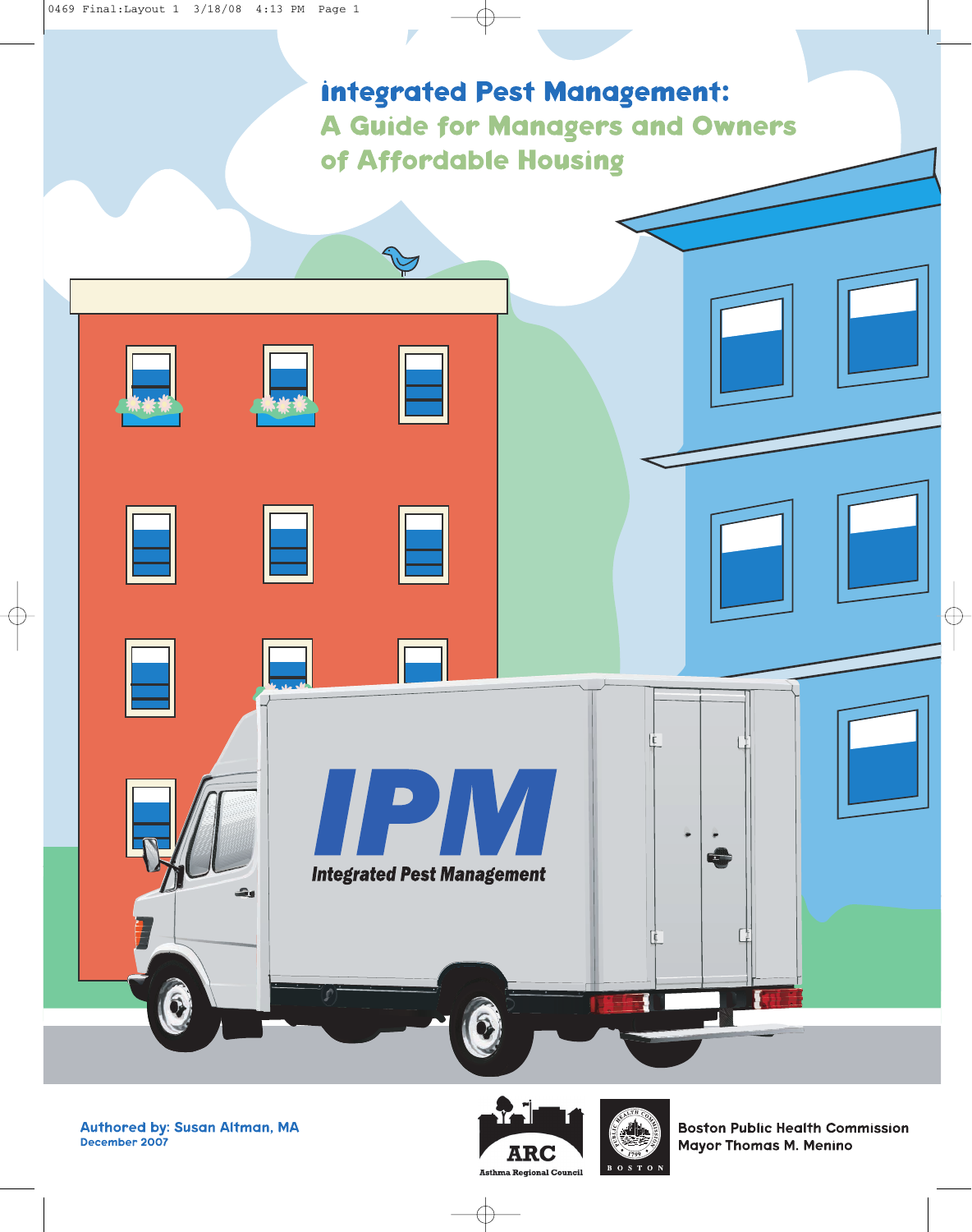## *Acknowledgements*

The Boston Public Health Commission, founded in 1799, was the first city health department in the country; Paul Revere was a director of the original board.

The Commission's mission is to protect preserve and promote the health and well-being of residents, particularly those who are most vulnerable. Through community-based health improvement projects in asthma, diabetes, cancer, infant mortality, elder health, cardiovascular health and other areas, the Commission is seeking to restructure and transform health care delivery systems to reduce the burden of disease and eliminate racial disparities in health outcomes. **www.bphc.org/bphc/healthyhomes\_main.asp**

The Asthma Regional Council of New England (ARC) is a collaboration of public agencies, NGO's and researchers that bring together the diverse organizational perspectives and resources of health, housing, education and environment to focus on the environmental contributors to asthma in our region. Leaders with knowledge, resources and determination have joined forces to swiftly identify and implement solutions to improve the lives of people with asthma. ARC is a program of The Medical Foundation.

#### **www.asthmaregionalcouncil.org**

This guide is a product of the Healthy Pest Free Housing Initiative (HPFHI). HPFHI is a collaborative effort, involving ARC, the BPHC and housing, health, advocacy and academic institutions, designed to reduce pest infestation and pesticide use in public housing in Boston. HPFHI is funded with support from the W.K. Kellogg Foundation and the U. S. Environmental Protection Agency. The primary focus of HPFHI is to improve the health and quality of life of residents through the implementation of integrated pest management (IPM), a safer more effective alternative to traditional pest control. IPM relies on managers, residents and pest control companies working together to reduce pest infestation.

HPFHI partners include the Boston Public Health Commission which serves as the lead agency, Committee for Boston Public Housing, the West Broadway Task Force, the Boston Housing Authority, the Boston University School of Public Health, the Asthma Regional Council, Don Rivard of Rivard's Resources, the Massachusetts Public Health Association, and the Boston Urban Asthma Coalition.

## *How Will this Guide Help You?*

Pest control is only one of your many responsibilities as a manager or owner of affordable or public housing, but it can be one of the most challenging. Struggles with pest problems occur constantly. Residents complain. Costs for pest control continue to rise, yet pest problems don't ever seem to go away, or even lessen for long.

But you can gain control over pests. This Guide describes a process of pest control that has proven effective in public housing developments all around the country. This process, called **Integrated Pest Management** or IPM, is both more effective *and* in the long run probably less expensive than traditional pest management. IPM uses a range of pest control methods, including pest exclusion, sanitary improvements, and minor structural alterations rather than relying on just one approach, such as pesticide application. Targeting pests in a variety of ways greatly reduces the dependency on pesticides.

The four basic IPM principles are (1) monitoring pest populations with sticky traps to find out where pests are living and hiding, (2) blocking pest access and entryways, (3) eliminating food and water, and (4) applying low-toxicity, low-risk pesticides only as necessary to address problems. Housing developments that have implemented IPM get their pest problems under control. The more thoroughly they use IPM and the longer they stick with it, the better their results. And their pest control costs may come down as well.

But like anything that works, IPM *takes* work. It requires long-term dedication, management, planning, teamwork, and communication. Residents, pest control contractors and housing management must all be committed in order for IPM to be effective. This Guide will help you set up an IPM program and succeed in carrying it out.

Affordable housing is meant to shelter and protect the most vulnerable people in our society, and IPM is an important step in making this possible. Once residents see how well IPM works, they will want to work with you, they will be more satisfied, and the buildings will be safer—especially for babies and children, pregnant women, and elderly people.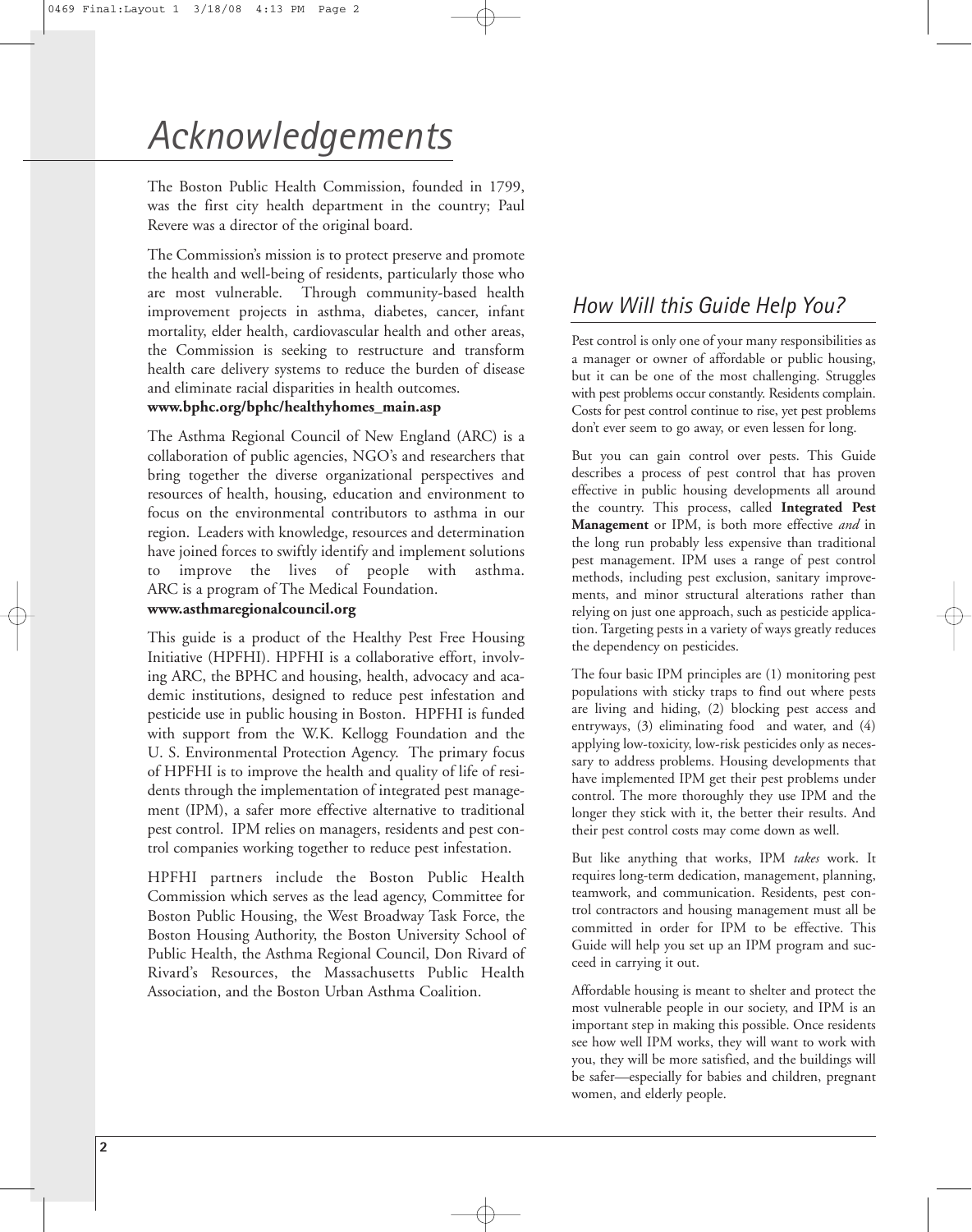## *Table of Contents*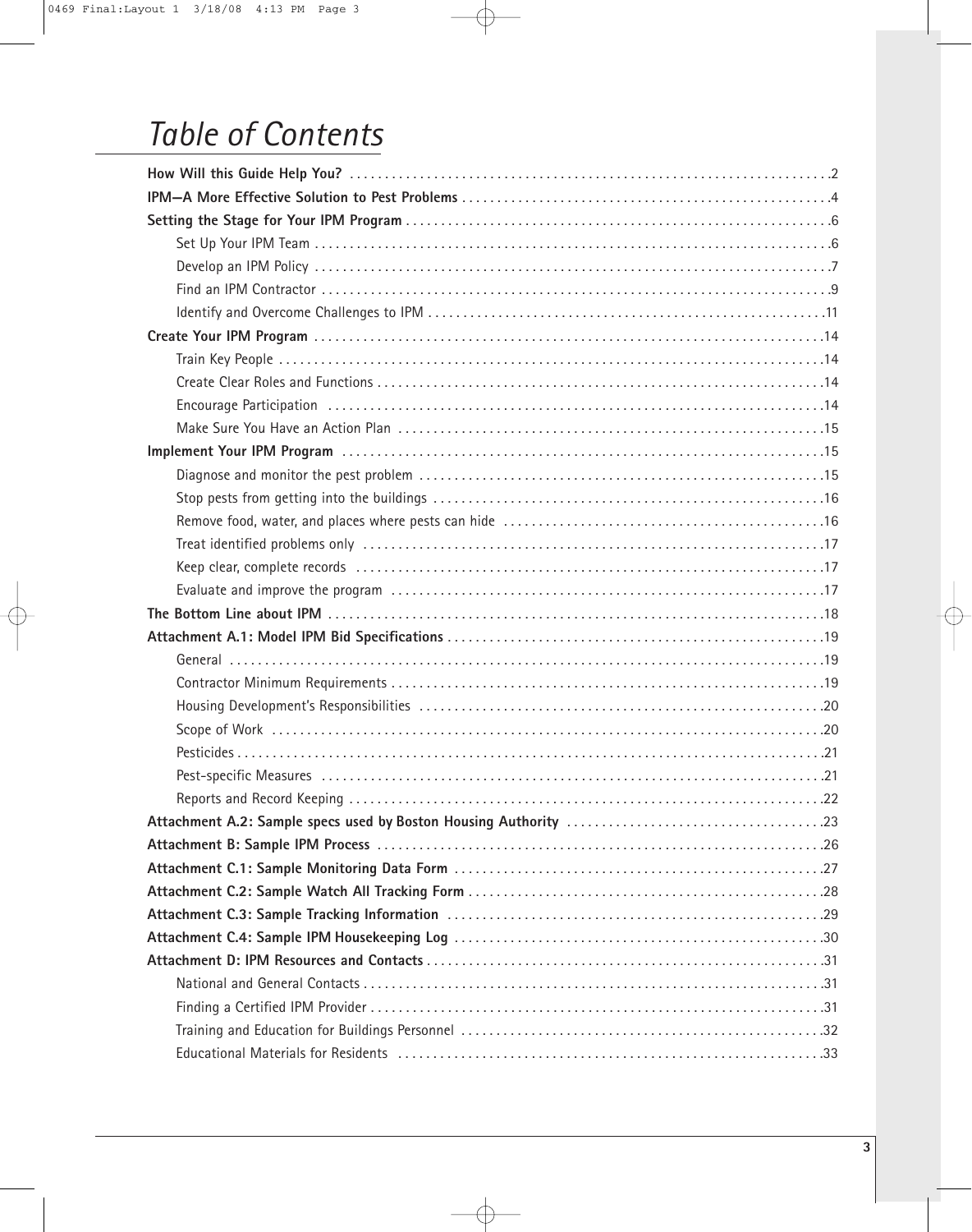Everyone who develops a fever doesn't need an antibiotic. Typically a health professional asks a lot of questions and performs several tests before deciding on a treatment approach. In the same way, trying to control pests with pesticides alone doesn't work well and pests frequently return.

Integrated Pest Management (IPM) is a commonsense approach that first identifies the root of your pest problem and then prescribes the most appropriate treatment. Unlike traditional pest management, IPM addresses the causes of infestation, not just the symptoms, and focuses on preventing pest problems rather than reacting to them.

### *Basic Principles of IPM*

**Identify pest problems through monitoring and information:** Counting pests caught in well-placed traps will help to determine exactly which pests are problems, how many there are in different parts of a building, and how they are getting in. IPM relies on gathering information first, so that your approach to controlling pests is smart and targets the problem effectively.

**Block entry:** If pests can't get in, you've solved a lot of the problem. Pests can fit through very small spaces, so blocking their access may take significant work.

**Remove food, water, and shelter:** If pests can't get in and they can't find anything to live on, you've solved most of the problem. This requires vigilance on the part of both residents and staff. If pests are effectively barred from one space, they will try to find another place to hide. Clean and clutter-free developments—including living spaces, basements, trash collection and storage areas, common areas, and outside areas adjacent to housing—are essential to preventing pests from finding places to hide.

**Use low-toxicity, low-risk pesticides only as needed:** IPM also uses some pesticides, but as the last resort instead of the first. IPM avoids use of highly toxic sprays, bombs, and foggers, which cause serious reactions in many people and can cause problems for years. IPM means trying to control pest problems with a whole arsenal of other tools before using pesticides, and using less-toxic and lower-risk products when you do apply pesticides. By thoroughly carrying out the steps in this list, you will know when you really need to apply pesticides and when they are having the desired effects. And you will be using pesticide products that are safer.

 $\frac{66}{4}$ *We always had problems with cockroaches and mice. A lot of the residents have asthma. Living with cockroaches and mice makes the asthma worse. The spraying just didn't work. It would work for a week or two and then they'd be back. And the residents would be calling us again saying they* **had the same level of infestation.**<br> *Jim McCarthy, Dive*<br> *Elderly Division of the Boston Housing Authorning* 

*Jim McCarthy, Director, Elderly Division of the Boston Housing Authority*

Advantages of IPM include:

#### • **Greater effectiveness:**

Overuse of pesticides causes pests to become resistant to the chemicals, so that no amount of pesticide will get rid of them, and sometimes their numbers increase instead. IPM increases control over pests and reduces the need for pesticides.

An analysis of cockroach related work orders comparing the year of the IPM program with the preceding year found that in three of the four developments there were significant reductions: 41%, 55% and 76% respectively during the year IPM was implemented. *Healthy Pest Free Housing Initiative Evaluation, October 2007*

#### • **Better control over time and money:**

Dealing with pesticide problems is expensive and takes up a lot of time. And time equals money. With IPM, you will spend less of your time—as well as staff and contractor time—tending to problems and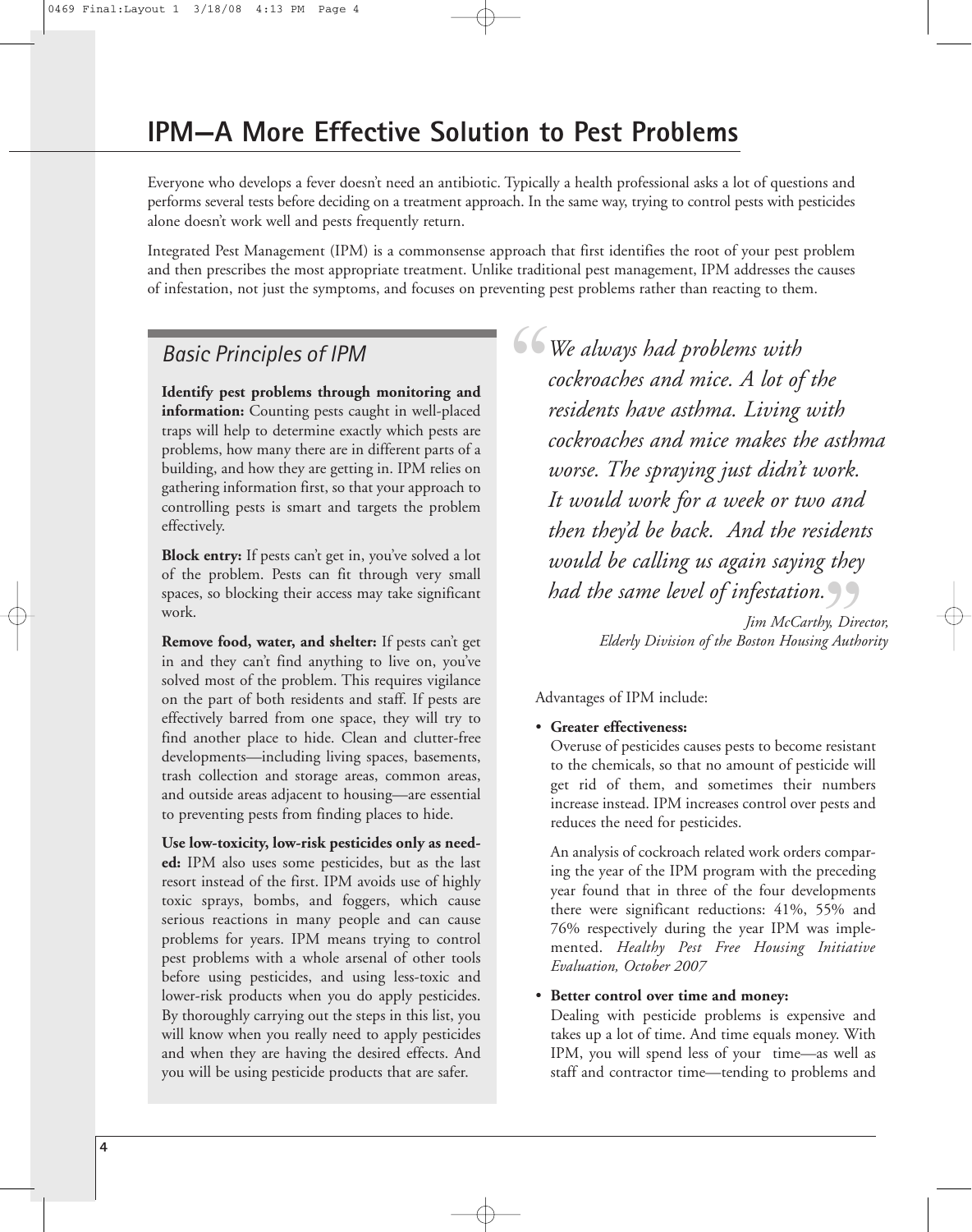properly disposing of pesticides. It costs money up front to plan an IPM program, but initial studies show that over the long run IPM is typically very cost effective. In some cases it is no more expensive, or even less expensive, than traditional pest control approaches, especially when other costs such as reduced maintenance requests related to infestation are considered. Preliminary information from a pilot program in Boston public housing shows that while initial costs are somewhat higher, savings are achieved elsewhere and infestation levels have decreased.

Sealing your buildings against pests has an important secondary benefit: it can reduce your energy expenditures and increase comfort levels inside the buildings. Simple measures such as weather stripping, caulking, and sealing holes and cracks can significantly reduce both indoor pest levels and temperature extremes.

**• Healthier living environments, along with lower health and safety risks, for several reasons:**

Pesticides are meant to kill insects and rodents, not people. Unfortunately, pesticides are linked to many thousands of human poisonings each year. Heavy use of pesticides indoors and in places where children live is bad for health. Also, pests, both dead and alive, are linked to serious chronic health problems. Cockroaches molt multiple times, and their bodies, body parts, and feces are all associated with respiratory conditions. Mouse droppings, body parts, and bodies are similarly linked to health problems. Cockroaches and mice are also the most common pests in housing developments.

Residents of public housing are more likely to have asthma, an especially serious health problem that is exacerbated by exposure to pests and pesticides. Because IPM relies less on pesticides and is more effective than traditional pest management, people are less likely to get sick. And if residents don't experience pest infestations, they won't need to keep toxic pesticides in their units, reducing the likelihood of accidental poisonings and asthma episodes.

Old containers of pesticide, pesticide residues, and resulting air quality problems can cause problems years down the road. Since IPM relies less on pesticides, the risks can decline as well.

In addition to human health risks, many pesticides damage the environment, causing water contamination and risks to plants and wildlife—including fish, and birds, beneficial and ecologically critical insects such as honeybees, and other animals. The less pesticide products that are used, and the less toxic they are, the lower the environmental risks will be.

#### • **Better relationships with residents:**

IPM provides an opportunity for residents to reduce pest problems in their own apartments, and can lead to better interactions with them. "It's a win-win-win approach!" says Luis Ponce with the New York City Housing Authority.

## *Caution*

Always read and follow the label directions on the pesticide container for proper mixing, application, and disposal of both the product and its container. Remember that pesticides are poisons!

*Jamal Rashid, an IPM specialist with the New York City Housing Authority, says,*

*I was an enthusiastic exterminator when I started out. Now I'm a convert to IPM.*  $\begin{bmatrix} 1 \\ 1 \\ 2 \\ 3 \end{bmatrix}$ **99**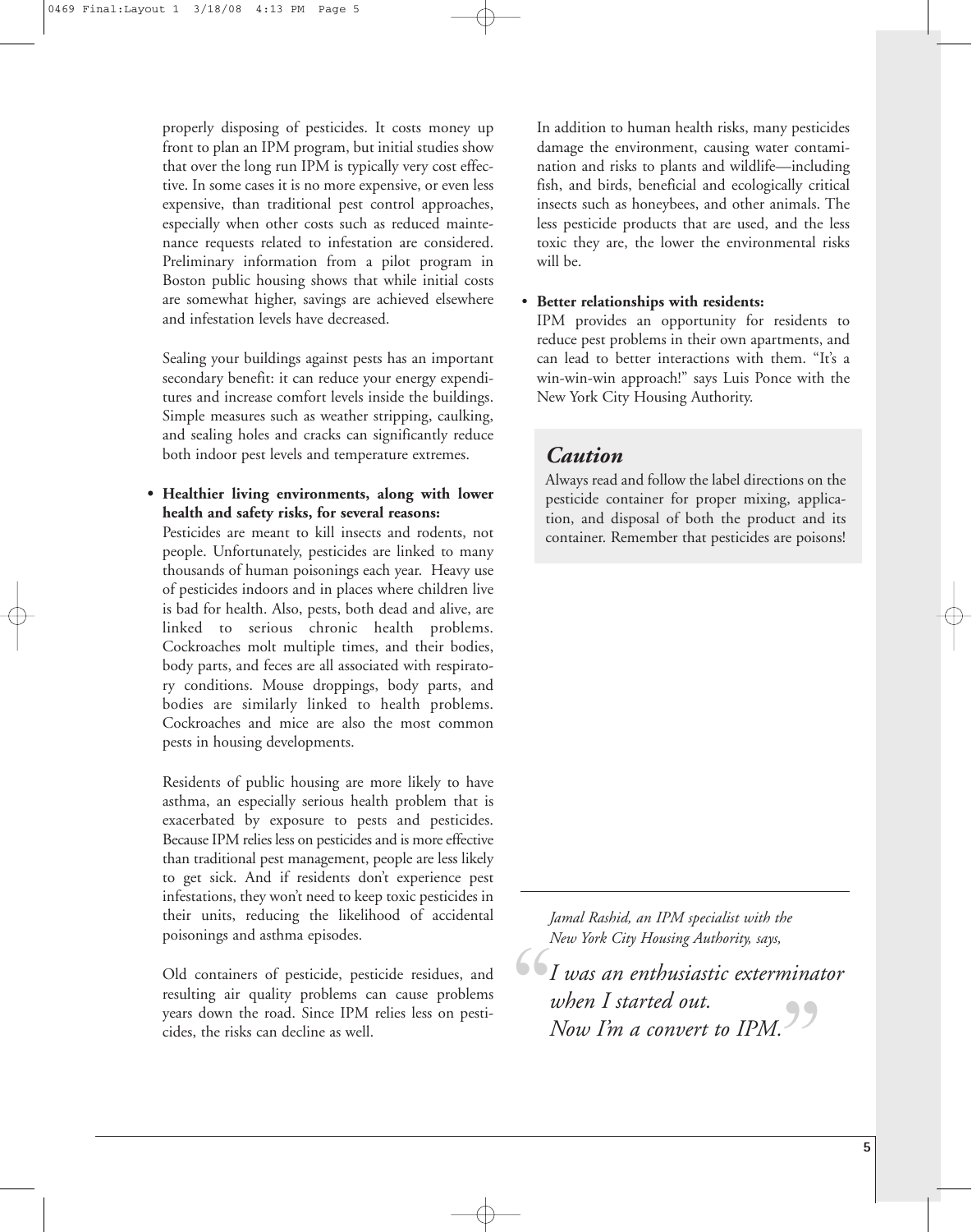## **Setting the Stage for Your IPM Program**

Your first step in developing an IPM program is to figure out the big picture. To do this, you will need to think about a number of issues, such as these:

- What do you plan to accomplish with your IPM program?
- Why is it a good idea?
- Who will benefit?
- Whom do you need to convince that it is worth investing in?
- Whom do you need to involve to ensure the program's success?
- How much time and money will it take?
- What will be the main steps for getting it approved and implemented?

You need to answer these questions so that you can sell your program to the decision makers and get everyone's support.

## **Set Up Your IPM Team**

You also will need to assemble and work with a team of people who have different skills and play various roles. An IPM program works much better than traditional pest control methods, but making IPM succeed is a team process. Making sure you have people in certain specific positions will help your IPM program succeed:

### **IPM Coordinator and IPM Resident Assistant**

You need someone to oversee and coordinate IPM work. This person should be you or someone on your staff (such as a building engineer or current pest control staff) who reports to you. A license or degree is not required for this position, but the person should be trained in the essentials of IPM. The IPM Coordinator should also be dependable, organized, have good interpersonal and communication skills, and be enthusiastic about IPM.

You may also need to have one or more Resident Assistants on your team who can help some residents, such as elderly or disabled tenants, to prepare for pest control service in their units. Many residents face serious housekeeping challenges and need ongoing help to prepare and maintain clean, clutter-free living space. A Resident Assistant can improve and enhance the delivery of services while promoting a healthier living and working environment. A Resident Assistant can educate and empower residents about their important role in safe and effective pest management.

## *Role of a Resident Assistant*

The tasks of a Resident Assistant may include, but are not limited, to:

- Describing to residents basic pests and their behaviors to help motivate them to eliminate pest harborages and sustenance.
- Demonstrating to residents the preparation and cleaning needed for improved pest control and personal health, as well as how to deal with and handle any insects that are found in living spaces.
- Helping residents, pest contractors, maintenance staff, and management personnel with planning and scheduling of IPM visits.
- Setting and collecting monitors and traps, recording and analyzing data.
- Identifying households that need additional support, and communicating with others (e.g., elder services, home care agencies, social workers, family support services, non-resident family members) to obtain those services.
- Helping residents with housekeeping tasks, as needed.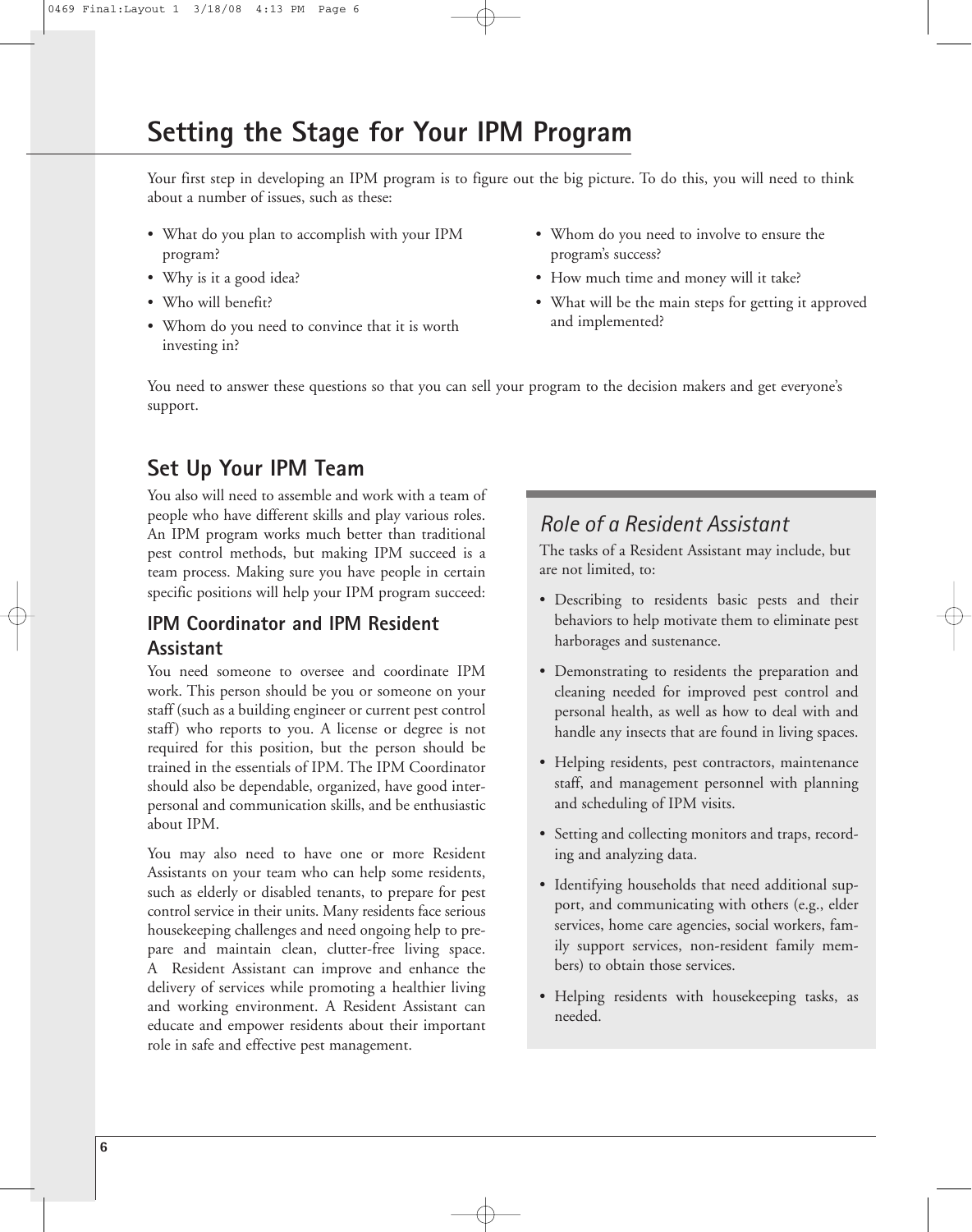### **IPM Resident Champion and/or Resident Leader**

Having someone who is really committed to making IPM work and will talk about it publicly will help your program succeed. You may want to recruit a resident IPM champion to promote the program. Residents may place more trust in someone who does not work for, or professionally represent, the IPM program. Respected residents who have influence with other residents—whether or not they have formal appointments such as committee heads—are important to the success of your program.

#### **IPM Contractor**

IPM is a specialized service, and it takes a lot of skill and practice to do it well. A pest control license does not guarantee the expertise or quality you are looking for. Unlike traditional pest control, the IPM contractor ideally should be your partner in solving pest problems. (For details about the skills to look for in IPM Contractors, see "Finding an IPM Contractor.")

#### **The team may also include:**

- Other building management and staff, especially maintenance staff and their supervisors.
- Someone from your current pest-control company (if you want to continue working with them, and if they already are trained in and practice IPM).
- A representative from your trash removal company and/or recycling company.
- Someone who knows about any special problem areas. For instance, if there is a food concession or daycare facility in the building that has pest problems, be sure to include someone who can speak for the staff there.
- Landscapers and/or groundskeepers.

## **Develop an IPM Policy**

One of the first tasks of the IPM team is to spell out the major points of the IPM program. Developing a short written IPM policy as a group can help the team to clarify the reasons for IPM and experience working together. The policy should:

- Define IPM.
- Say why IPM is important.
- List the main groups and job positions that will be involved (but not the names of people).
- State the main steps of putting IPM into practice in your development.

Once the IPM policy has been written and approved, you should distribute and communicate it.

- Post it in your office, where anyone who comes in can see it. Translate it into all major languages used in your development and post it (in all languages available) in public places. Make sure the text is large and easy to read.
- Hold meetings for buildings staff, to explain why you are establishing an IPM program and get their support and participation. They will be critical to success. They will have questions and concerns, so have a conversation with them. Encourage them to ask questions, and answer them openly.
- Give a copy of the policy to new residents when they move in and have them certify in writing that they have received it.
- Hand out the policy during new-staff and newresident orientations.
- Include a copy of the policy when you send out pest control bid solicitations.
- Hold meetings for residents. Give them copies of the policy (and make sure translations are available), read the policy aloud, and invite them to ask questions. Be sure your resident leaders come to the meetings. Have a translator for residents who are not comfortable in English.
- Give a copy of the policy to residents during regular pest inspections of their units.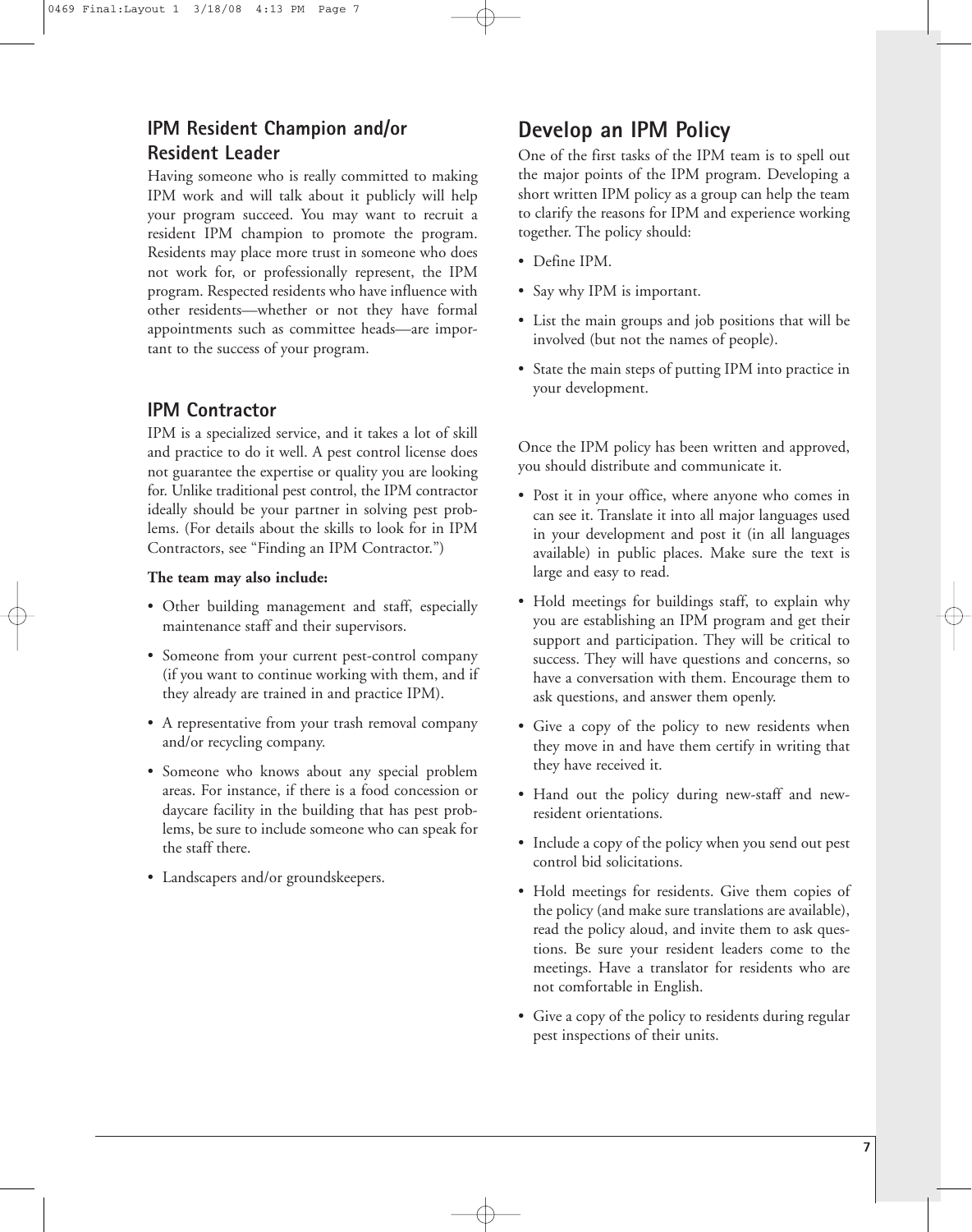## *Sample IPM Policy*

Successful pest control requires a partnership between building management, pest controllers, and residents:

#### **Building Management (Manager)**

The manager will *prevent* pest infestations by establishing a monitoring program, providing monitors; ensuring thorough sanitation; and removing harborages, cracks and crevices, holes in walls, floors, and ceilings, water leaks, water damage, and clutter and rubbish on the premises. The manager will pay special attention to basements, storage areas, and trash disposal area with regard to monitoring, cleaning, and preventing clutter.

The manager will respond to residents' reports of pest problems as promptly as possible.

If physical interventions fail to prevent pest infestations, the manager will use targeted applications of pesticides, beginning with the least toxic first, and using a pesticide applicator who has the licenses or certifications required by state and local laws. Whenever possible, use of spray or liquid pesticides will be avoided.

The manager will follow all instructions provided on pesticide labels and will not apply any pesticide in any manner that is inconsistent with label instructions.

The manager will provide all residents with written notice of intention to apply pesticides anywhere on the premises, at least 24 hours prior to application. A copy of this notice will be posted in public areas, also 24 hours in advance of application.

Building contracts will specify housekeeping standards for living spaces and consequences for residents who repeatedly fail to follow these guidelines.

Living units will be inspected annually, and IPM guidelines for housekeeping will be incorporated into the reports.

Management will educate residents about the importance and effectiveness of IPM, and will work with residents to ensure that they prepare their living units properly for visits by pest management professionals.

#### **Residents**

Residents will prepare their living units for visits by pest management professionals (PMP) according to guidelines supplied to them by building management and/or the PMP.

Residents will participate in pest monitoring by placing monitors, collecting them when full, and reporting on monitored pest activity. Residents will promptly report other pests they notice to management.

Residents will promptly report plumbing problems and other water leaks to management.

Residents will keep common areas clean of rubbish, food, and beverages.

To the extent possible, residents will keep their homes free of trash, clutter, dust, sitting water, food, and crumbs.

Gel baits can be deactivated by other pesticides. To avoid this, residents will not use pesticides during implementation of the IPM program.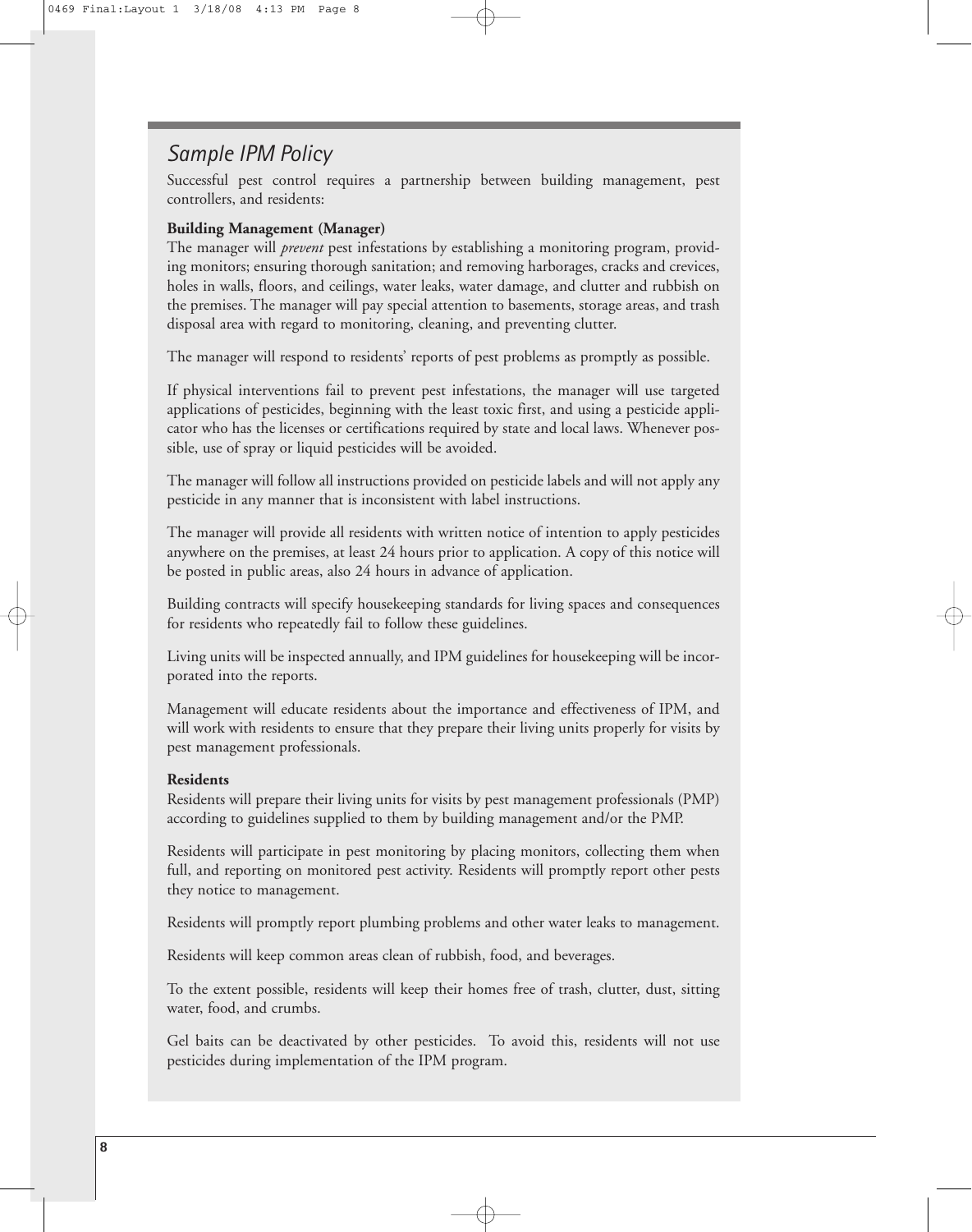## **Find an IPM Contractor**

The U.S. government, the states, and some cities have laws about who may buy and apply pesticides. Your contractor must know, understand, and be able to follow these laws. Many states have IPM certification programs and registries that can help you find an IPM provider. (See Attachment D.) You also can check with your state pesticide regulator to see if a contractor has been reported for violating any pest control regulations.

An IPM contractor also should have experience in, and be willing to perform, tasks that typical pest control operators are not familiar with, possibly including:

- Preventing access to buildings by pests (e.g., sealing holes and cracks where pests can enter). Pests that can't get into a building cannot contribute to its pest problem.
- Identifying locations of shelter and sustenance for pests. The goal is to remove all food and standing water, as well as places where pests hide and reproduce (also known as harborage and breeding mediums).
- Monitoring pests using visual inspection, nontoxic baits and traps, to identify the areas where more work is needed. (You may want to list several possible monitoring schemes as a separate cost item in your bid specifications. This will allow you to compare work promised and costs for several possible plans.) Potential IPM contractors should be given the opportunity to (or preferably be required to) attend a "walk-through" of your housing project prior to submitting a bid. This helps ensure that they know what is going to be required, and lessens the chance that they'll want to cut corners later on.
- Removing pests and their body parts, fecal droppings, and other debris using special "HEPA" vacuums.
- Understanding of how best to use low-toxicity and low-risk products, such as boric acid, insecticide dust, and gel baits.
- Keeping careful records and submitting detailed reports to see where problems are reduced and where they persist. This way you can focus resources where they are needed.
- Working with management, staff, and residents. Obviously the contractors cannot do all the work in a housing development, especially not inside residents' homes. Successful contractors are able to

explain to residents what needs to be done, clearly and respectfully, and provide simple, easy-to-follow written instructions.

• And optionally, participating in training building personnel and residents, reviewing design plans, etc. Because it may difficult to predict the frequency of these events, it might be appropriate to establish an hourly fee for training services. Some bidders may include this as a part of regular service, at no extra cost, while others do not.

Other things to look for when choosing an IPM contractor are listed in the box below.

#### *Check that your IPM contractor…*

- provides proof of certification or a pesticide license.
- shows evidence of continuing IPM training.
- provides samples of successful IPM programs.
- has been in business a sufficient amount of time (e.g.,  $3$  or  $5$  years).
- has sufficient licensed employees to cover your property/needs.
- provides copies of general liability insurance certificates.
- belongs to respected professional organizations (preferably some that stress IPM).
- provides positive referrals from similar types of buildings.
- provides comprehensive guarantees.
- has a good, proven safety record.
- is able to provide sample labels and MSDS (material safety data sheets) fact sheets about pesticides when requested.
- keeps well-organized, comprehensive records of work done.
- provides a written IPM work plan in advance.
- has easy-to-read brochures about IPM, and can provide copies for staff and residents.
- checks out well with your state's pesticide authority.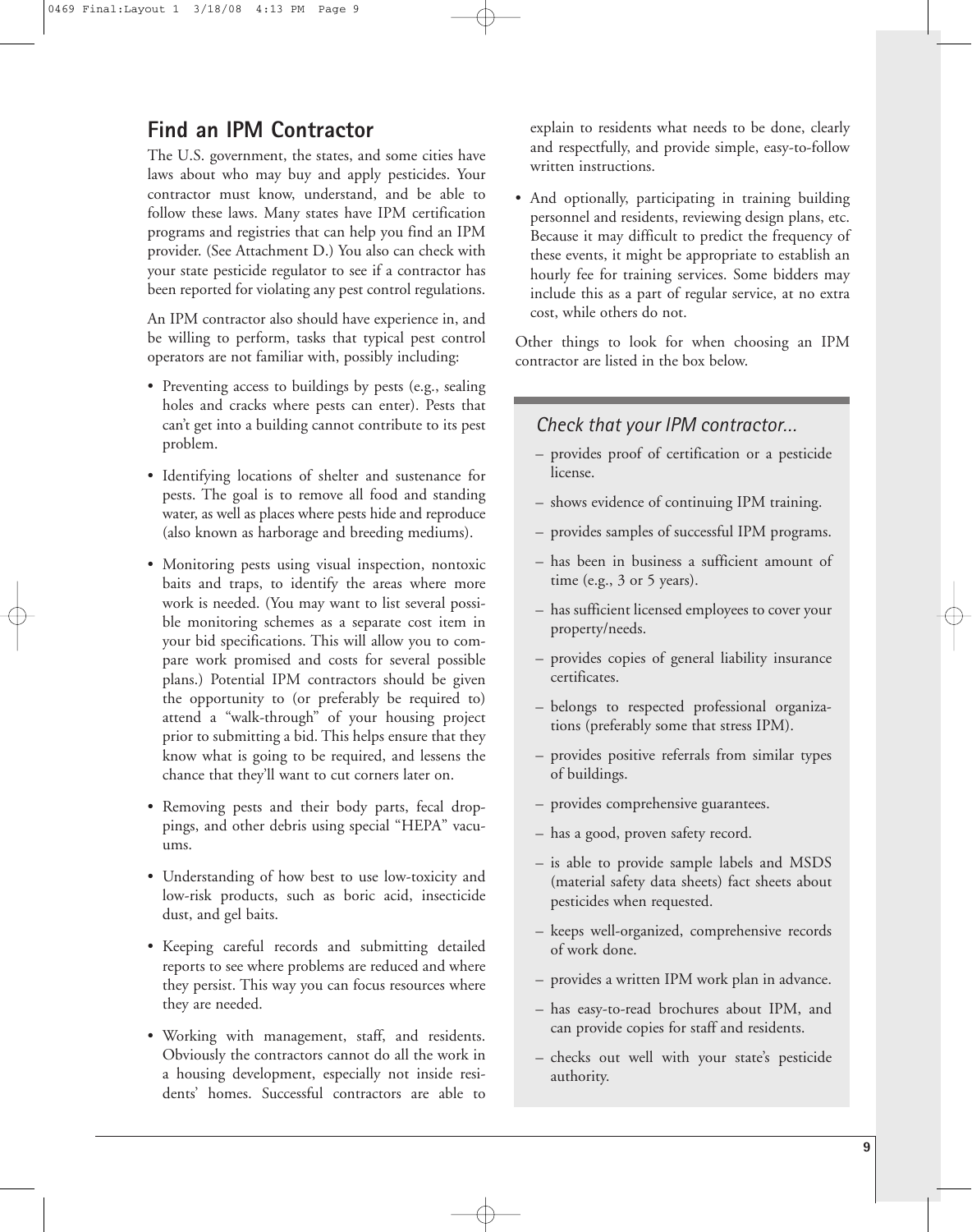### **IPM Bid Specifications**

You will typically go out to bid for an IPM contractor. (Some states maintain a list of qualified contractors who have met certain standards put forth by the state. In this case you may select a bidder from this list and contract with them for the already negotiated state rate.) See Attachment A for a model IPM bid specifications as well as the specifications currently in use by the Boston Housing Authority. *Make sure your bid specifications include proof of the minimum qualifications and performance criteria you are expecting.*

One way to get the best-qualified bidder and value is to review the bid in two phases. First, you rank the bidders by their ability to meet your qualifications. Then you compare costs, only for those bidders who meet your qualifications. Price should never be your only criteria —or even your first—in choosing a pest control contractor.

Because IPM requires special skills and experience, and because it demands more work—especially at the beginning—from the contractor, you might at first experience a few problems:

- A lower response rate to your bid request than you are used to
- Response from contractors who don't have as much experience or skill in IPM as you are looking for
- Resistance to the concept of IPM or their interpretation of it

### **Performance-Based Contracts**

An IPM contract should be written to require results rather than a regular schedule of visits from the contractor. This type of requirement is known as a "performance-based" contract. Payments should be tied to success in controlling pests, rather than being triggered by routine visits. The key to this type of contract is the scope of work, which includes:

- Performance goals developed jointly by both parties (e.g., fewer cockroach complaints)
- Pests covered and excluded
- Types of service to be provided (e.g., inspections; placement of sticky traps; HEPA vacuuming) and methods to be used
- Frequency of service
- Areas of service
- Products, tools, and materials to be used and avoided
- List of pesticides proposed for regular and emergency services, specifying any that are subject to your approval

Remember that IPM is a relatively recent development, so that many contractors haven't worked with clients who demand IPM. You may need to work harder to find an IPM contractor, but it will be worth the search. Also, by specifically seeking a contractor with IPM expertise, you will be helping to convince pest control operators that IPM is something their potential customers want. Over time, this will change the market, making IPM much more available and increasing the pool of contractors who use it well.

### **Working with an IPM Contractor**

Once you have an IPM contractor in place, keep in mind that the contractor works for you, and needs to be held accountable for high-quality work and careful, accurate documentation.

It's important to supervise and evaluate their work. There are a number of ways to effectively manage your contractor:

- Interact with them regularly, and keep communication open. Ask them questions about their work in your development. Make sure to stress your interest in IPM.
- Walk around with them from time to time. Look at the buildings from their point of view. Make sure they are paying attention to everything listed in the Action Plan.
- Make sure they submit completed forms at every visit, and review the forms to be sure the contractors are providing the information you need.
- Ask your staff, residents and IPM team members for constructive feedback about the contractor.
- Go into units that have been identified as highly infested units and inspect the work done by the contractor; check to see if holes have been filled, cracks are sealed, monitors are visible, etc.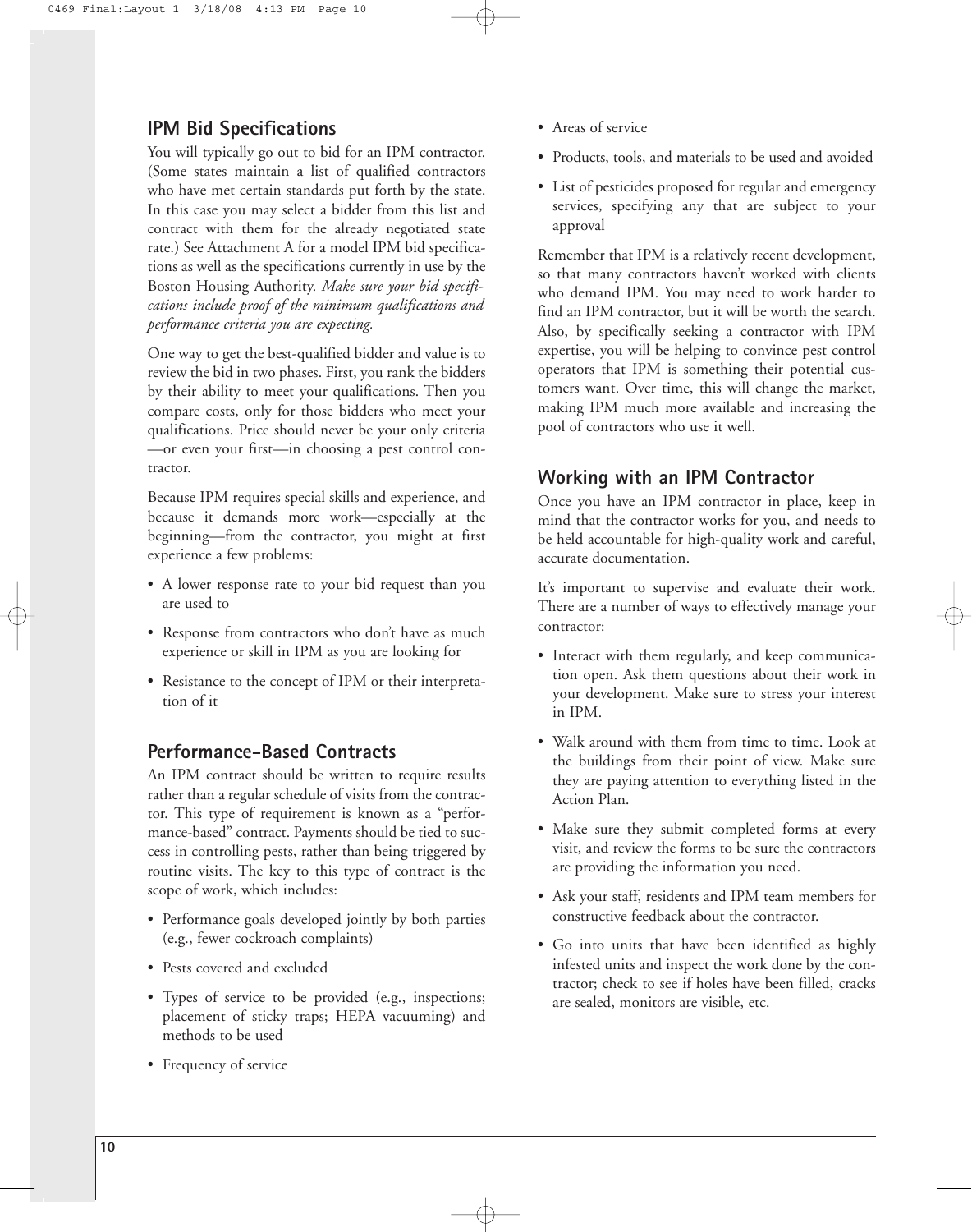## *Getting Quality IPM Work: Some Questions to Ask Your Contractor*

- Have you noticed any "hot spots" (areas of high infestation)?
- Are pest populations declining, increasing or staying the same?
- Is your use of pesticides declining overall in the development?
- What barriers to success are you encountering?
- What pesticides are you using?
- Are you aware of any new IPM pesticide products that you might want to consider using?
- Have you stopped using any previously used pesticide products? Why?
- Are you finding any resistance or aversion by pests to baits?
- Are further building repairs needed?
- Do living units present challenges that should be addressed by building management?
- What other suggestions for improvement do you have?

## **Identify and Overcome Challenges to IPM**

Although IPM is not technically difficult to implement, it does take the active participation of many people. Thus the biggest challenge to a successful IPM program is people. Some challenges you may encounter include:

- **Difficulty of making changes:** Doing things differently is hard for everyone at first. Expect that people will want to find reasons to keep things as they are. When that happens, it's good to have a list of reasons for IPM handy to remind them of its benefits.
- **Fear of failure:** Anything new can be hard for people, even when it's a very good thing, like your IPM program. You can expect to feel discouraged from time to time. Fear of failing is natural. Think about how successful IPM has been for other public housing developments. If they did it, you can too. IPM is more work than your current program in the short term, but it's also much more thorough and sensible, and much more likely to succeed.
- **Lack of trust and experience** working as a team: It takes time, effort, and patience to build a good working team.

To ensure that your IPM program succeeds, you need to work with many people who can help you make that happen. The next sections provide information about working with different groups of people to implement your IPM program.

#### **Working with Agency Management**

Before you can get your IPM program rolling, you may face challenges in getting it authorized, such as:

- Potentially higher expenses at the beginning of the program. You already know that IPM will probably save money down the road, but the planning process and the extra steps of IPM can cost more up front. You need to plan for this. Your budget for the program should include such extra costs.
- The need to prove the cost-effectiveness of the change before you even begin the program.
- Difficulty getting the attention of the key players at the agency.

*We spend millions on pest control programs that we know don't work. What's cost-effective about that? Kim Vermeer, Urban Habitat Initiatives* " rk.<br>99<br>tiatives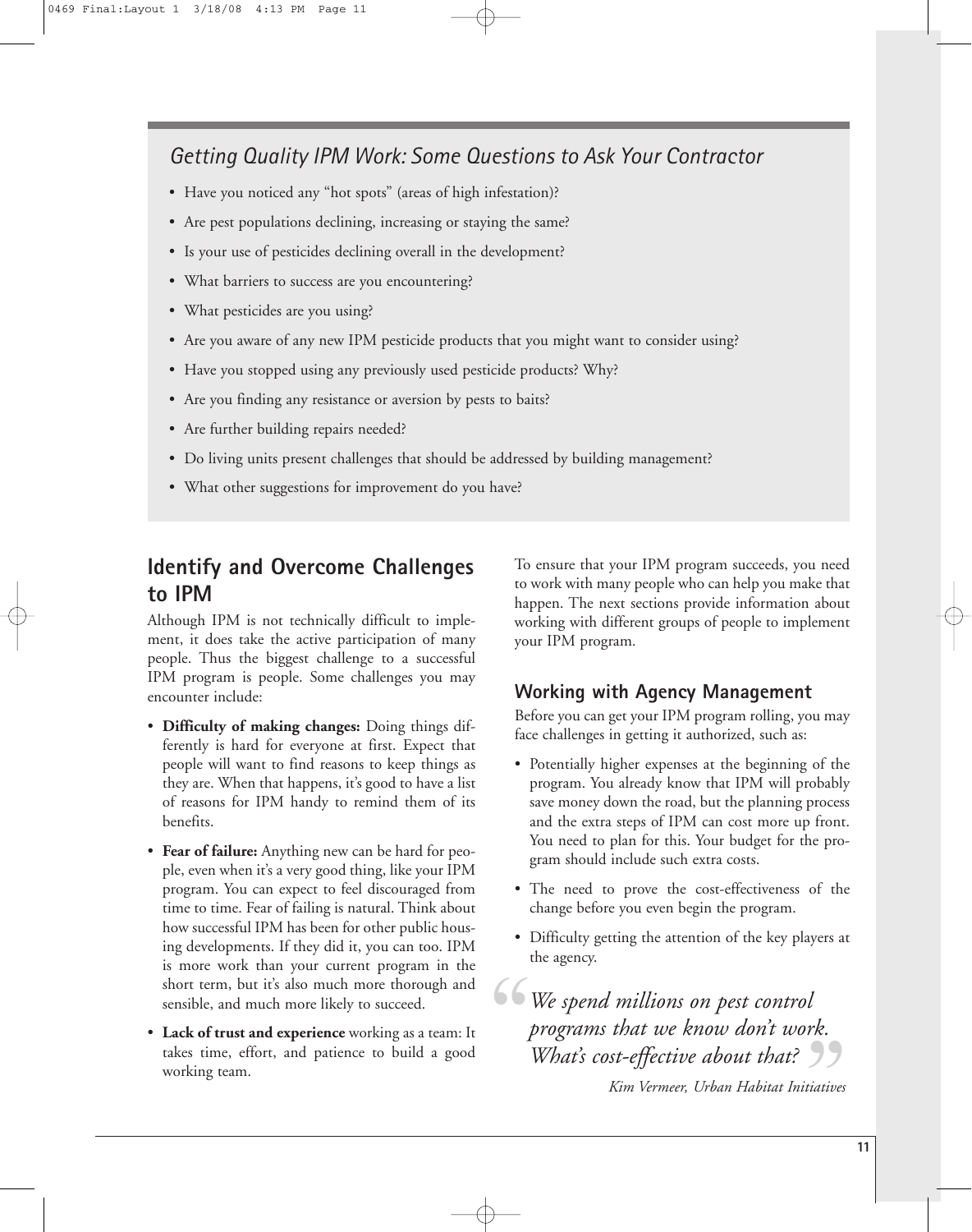To convince them, it may help to:

- Show them how much the pest contractor has charged over the past several years, especially if the costs and problems have increased over time.
- Show cost comparisons from other housing authorities before and after implementing IPM.
- Discuss the possibility of "site-based" budgeting for pest control with your agency. This will show how much money IPM costs at an individual development or building, rather than spreading pest control costs over the entire housing development or all developments managed by the agency.
- Look for creative ways to fund some of the up-front costs, such as getting a grant to pay the IPM Coordinator.
- Bring in an IPM consultant to make a presentation stressing the benefits and potential cost-savings of IPM.

#### **Working with Buildings Personnel**

People don't often find change to be easy. That includes workers and residents. They may:

- Have become used to old habits, poor performance, and low standards for pest control.
- Not believe that IPM can work.
- Lack motivation to work harder or differently, or lack expertise.
- Not realize there are problems with the current pest control system, and don't understand why changes are necessary.

But pest infestation is a major source of frustration and stress for staff and residents. To get support for the program:

- Get key staff onto the IPM team early. Good bets are those who are both good workers and liked by other staff and residents.
- Point out the problems with your current pest control program.
- Hire an IPM trainer. Be sure that the staff receives thorough training, both about IPM and about interacting with residents and pest control applicators. Be sure to provide enough training time, support, and answers to tough questions.
- Ensure that managers and staff know when and how to communicate with each other about the IPM program, and all the key players are in place.
- Provide follow-up training and supervision.

#### **Working with Residents**

Most residents, whether in public or private housing, are not familiar with the principles of integrated pest management. Residents will need to be educated about how IPM works and may need to be convinced that it can be an effective approach. But residents can be your greatest allies since they are the most impacted by pest infestation and have the most to gain by a successful IPM program.

You may encounter some challenges in working with residents, such as these:

- They may have experienced poor or ineffective pest control service and unresponsive building management. Residents may not believe that pests can be eliminated.
- They may continue to apply pesticides (including illegal and restricted pesticides) until they see that alternatives can work. It is important to let residents know that the pesticides they apply will make the gel baits used by the pest control contractor ineffective.
- Long-term residents may have collected possessions that make it hard to clean or prepare for IPM.
- Units may have inadequate storage, also making it hard to clean or prepare for IPM.
- Some families may have disabilities or special needs which make it difficult for them to prepare their units for IPM. You should be prepared to work with the tenant coordinator to refer families to social and other supportive services.

# *It's so important to have residents* "

*work with residents.*<br>
Mae Bradley,<br>
Director of the Committee for Bostor *Mae Bradley, Director of the Committee for Boston Public Housing*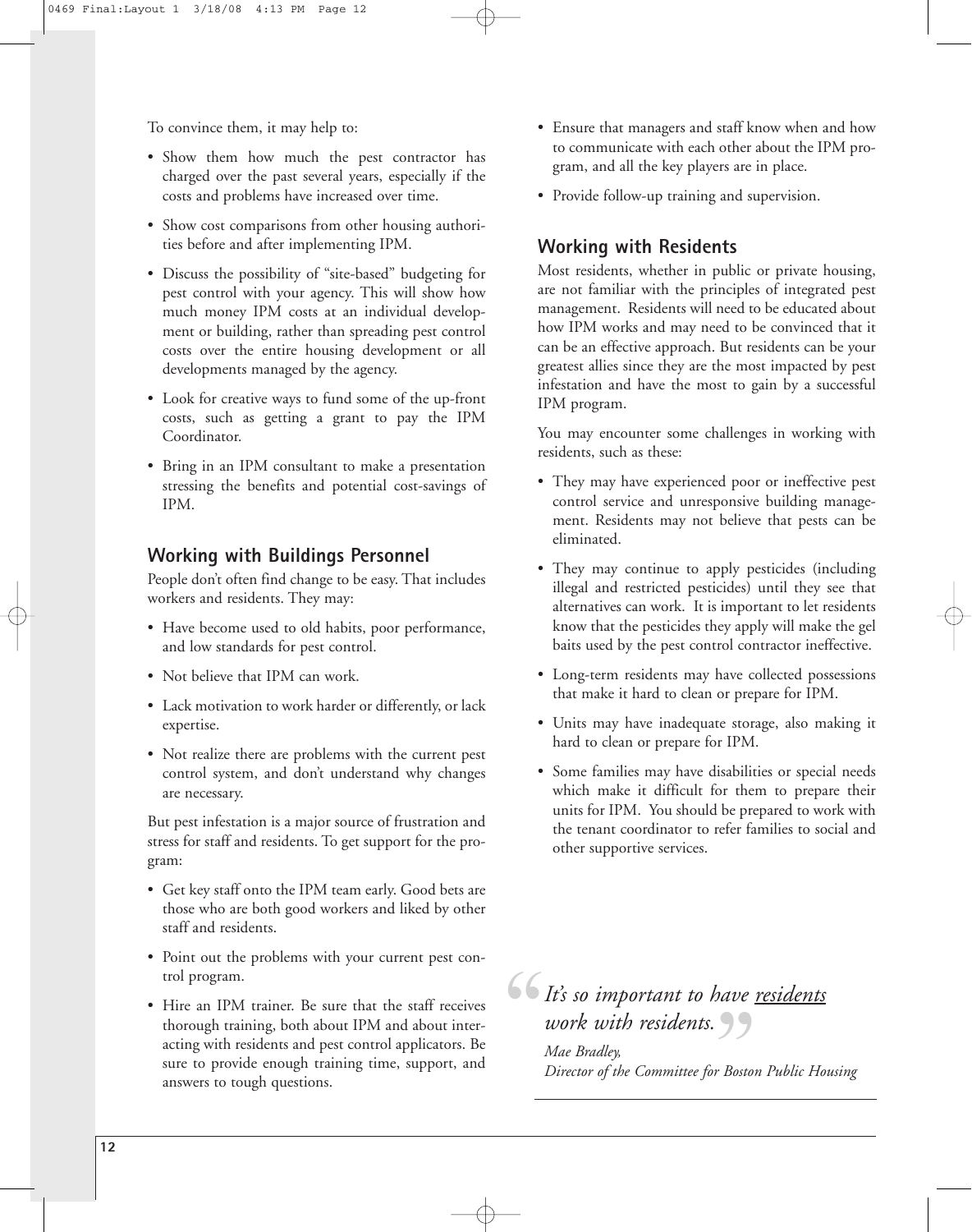*Tenants are more likely to change behavioral habits when they feel management is working with them* and for them.<br>*"Sand for them.*<br>"Edna Rivera-Carrasco,<br>"Your spectate shellenes" "

*Edna Rivera-Carrasco, Community Health Advocate*

Your greatest challenge will be helping residents to understand and accept IPM. The main role of the Resident Leaders and IPM Champion is to help residents understand their important part in the IPM program. It takes time to overcome the skepticism of some people. However, the best way to convince residents that IPM can work is to get the program going. When they begin to see that IPM is working they will become very engaged in the program.

Typically, a small subset of residents cannot or will not participate readily in the IPM program. Some will need additional services to help them remove clutter and clean. The Building Manager or the IPM Resident Assistant should develop a list of social service agencies that can provide assistance, and should help residents with referrals. The Building Manager may need to use additional means of persuasion with occasional residents, including disciplinary action based on the stipulation in the lease that requires residents to maintain clean living units. If a resident is not actively participating in the IPM program and the unit continues to provide a source of food and harborage for pests, it will

be extremely difficult to improve conditions in adjacent units. Attached in Appendix C is a log used by public housing managers to track units where problems with housekeeping and preparation have been identified.

However, residents can also be your greatest asset. Staff can't be everywhere and see everything, but residents can. They can be the eyes and ears of the IPM program. No one can better tell you whether the IPM contractor is following the agreed upon protocol. To do this, the residents need to know what the contractor is supposed to do.

- Get Resident Leaders on board early, as part of the IPM Team. Meet with them directly. Explain IPM and solicit their input into the development of your IPM program. Avoid telling them what to do. Ask for their help in working with residents.
- Encourage Resident Leaders, the IPM Coordinator, and the IPM Champion to talk directly with residents to help convince them of the importance of IPM and its benefits.
- Set realistic levels of participation. Don't expect all residents to go along with the full IPM program right away. Jim McCarthy, Director of Elderly Housing for the Boston Housing Authority, says, "Residents will ask for IPM once they know it works."
- Provide enough time for introducing the program to residents.

#### **Some of the most common illegal and restricted pesticides to watch out for:**

Residents in public housing, especially if they belong to an Asian or Hispanic community, may be buying and using pesticides in their homes that they are familiar with and think are safe, but *are not!*

**Chinese chalk or Miracle Chalk:** This product, which looks like blackboard chalk, is illegal to purchase or use in the United States.

**Tres Pasitos:** Illegal to purchase or use in the United States, but is commonly used in some Spanish-speaking countries. The name is Spanish for "three little steps" (…and then the pest dies).

**Tempo:** Sale and use is restricted to licensed pest control professionals.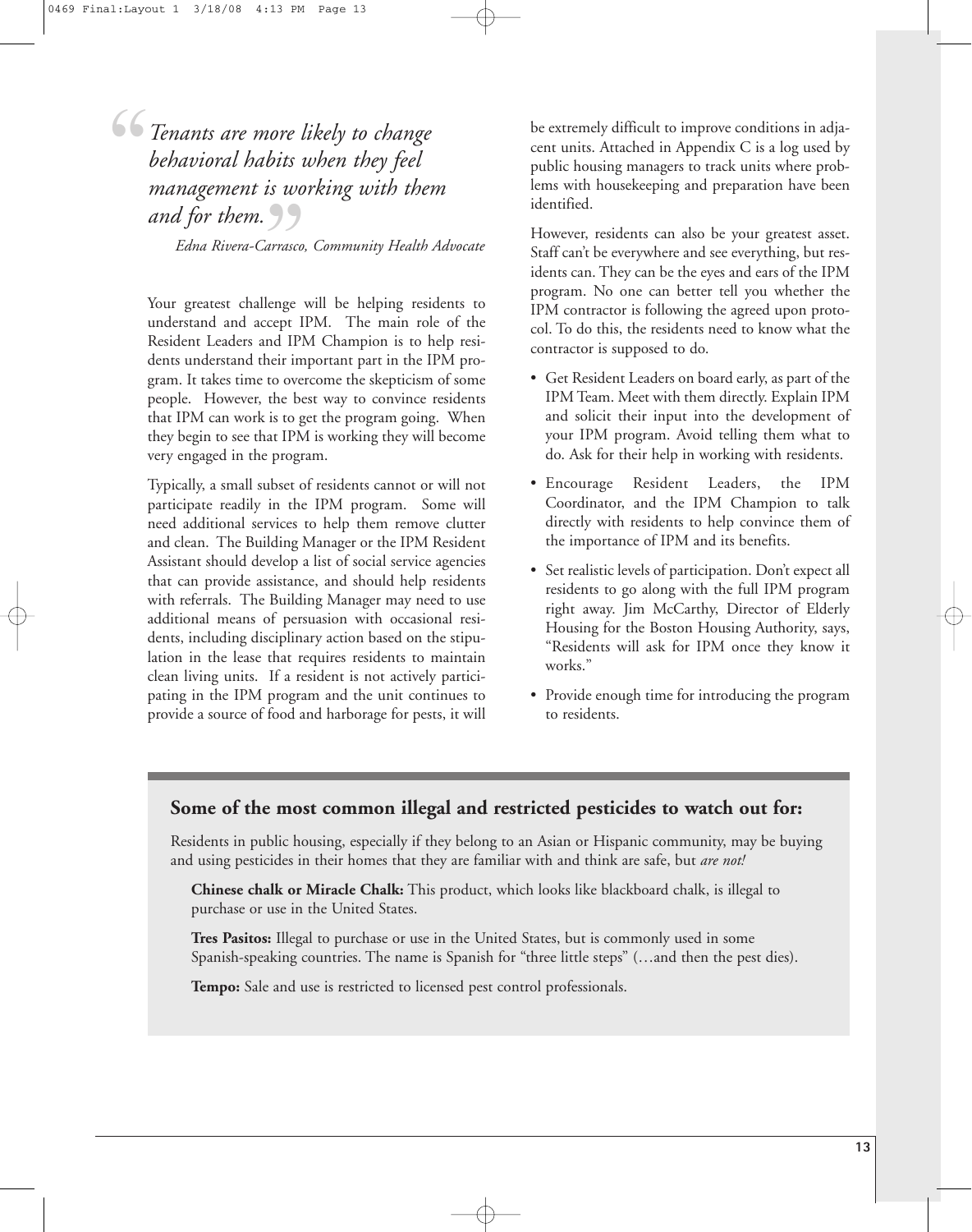## **Create Your IPM Program**

You have written your IPM policy, set up the IPM team, and identified the challenges you will need to overcome in making your program a success. Congratulations! Now you can develop the specifics of your program.

## **Train Key People**

When you start an IPM program, you may want to work with some experts to get your team up to speed. (Attachment D: IPM Resources and Contacts lists several training organizations.) Training will help:

- get the buy-in and active participation of all team members,
- teach them the basics of IPM,
- reinforce what they see and hear in the field, and
- help everyone work together well.

## **Create Clear Roles and Functions**

The IPM team needs to decide which tasks are to be done by the team, staff, residents, and the pest contractor.

### **Roles of Public Housing Residents**

Residents are often your most important partners in pest control. When they are treated with respect as equal partners and have developed trust, they are more likely to respond positively.

#### **Typical IPM-related tasks for residents include:**

- housekeeping and removal of clutter,
- providing information about pests and access points,
- preparing for contractor visits, such as emptying cabinets and moving furniture or equipment,
- observing the quality and thoroughness of pest inspections and treatments, and
- providing feedback about progress of the program.

## **Encourage Participation**

You can choose many tools for involving staff and residents in the program. Building awareness and understanding of the program is important. As people get used to the concepts of IPM, they will be more likely to accept it.

- Develop a plan to overcome barriers to successful participation. Incentives should respond to important barriers. If some staff members seem unmotivated, you might set up an incentive program to reward those who participate most actively and to publicize their participation.
- Have easy-to-read educational materials or videos available for everyone who wants them. Try to supply these documents in every major language spoken in your housing project. (The pest contractor should also provide some materials, which should be specified in the IPM contract.)
- Educate residents on what an effective IPM contractor does. Residents who are educated consumers of IPM services can provide feedback to building management on the quality of the services they are receiving, including whether units are being closely inspected for access points, whether monitors are being placed and collected, and whether the contractor is vacuuming and removing dead pests.
- Provide free trainings by the IPM team and other IPM experts, and plan for follow-up training.
- Structure meetings and trainings so they act as problem-solving sessions rather than as a way for individuals to complain.
- Provide refreshments at meetings.
- Take advantage of other opportunities for education, such as new-staff orientations, new-resident orientations, one-to-one counseling, and unit inspections.
- Provide giveaways that support IPM, such as bag clips, plastic storage containers, caulk, wire mesh, snap traps, or fly swatters.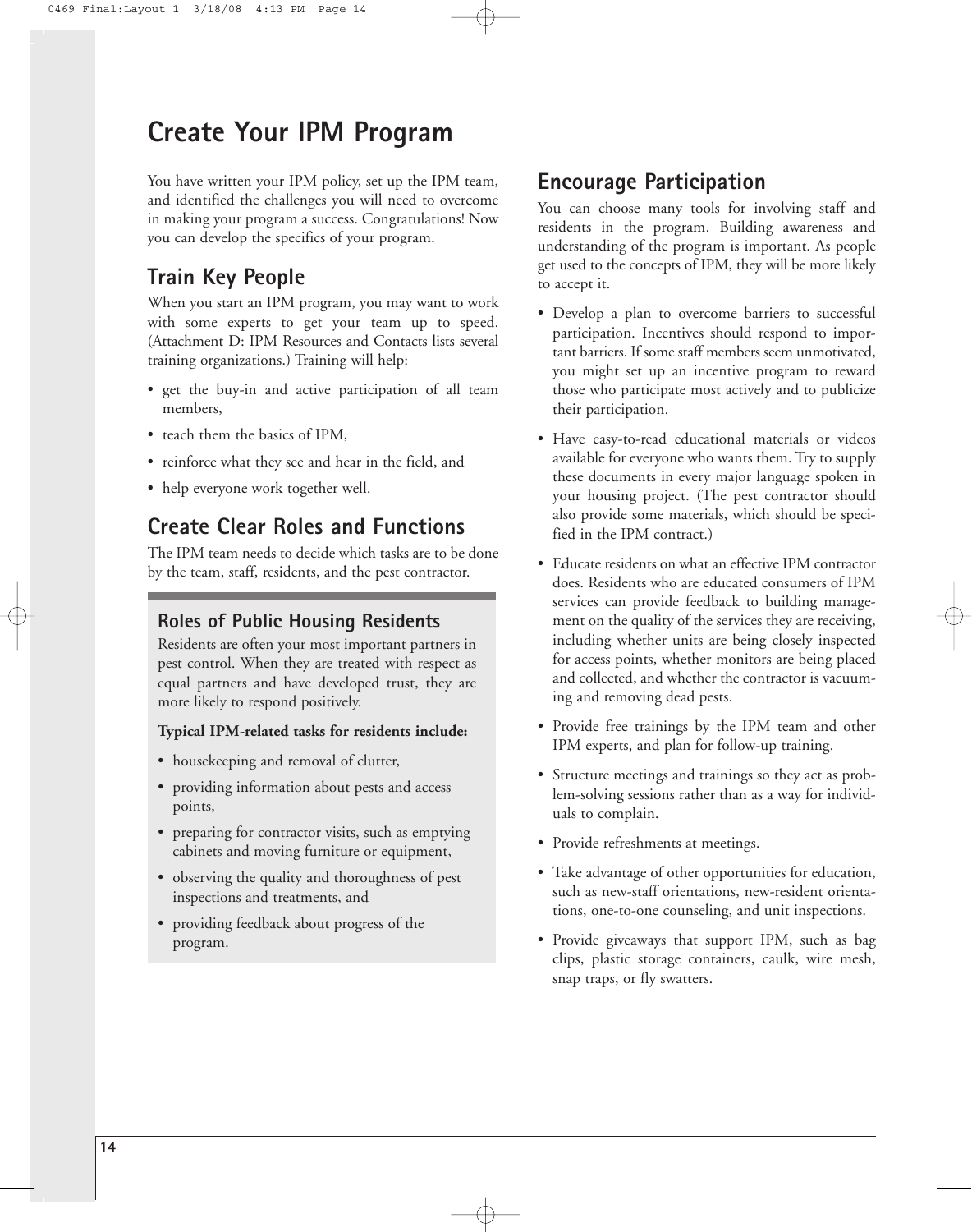" *team, as early as you can, and work to keep them involved.*<br><sup>*Pat Hynes, Boston University's Center for Healthy I*<br>**Make Sure You Have an Action Plan** and know whether you sho</sup> *Without a full team, IPM won't work. Get everyone you need on your*

*Pat Hynes, Boston University's Center for Healthy Homes and Neighborhoods*

## **Make Sure You Have an Action Plan**

Unlike traditional pest management, IPM does not rely on a regular schedule of pesticide applications. An IPM Action Plan defines when action will be taken against specific pests, how many of each pest must be found before action is taken (through monitoring), and which actions will be taken.

Typically the IPM Team or the contractor writes the Action Plan. It should include recommendations on changes and building modifications that need to be undertaken, as well as recommended pesticide applications. The plan should also identify a schedule for regular activity reports.

A site-specific Action Plan will allow you to monitor and treat pests differently, depending on where they are found in the development. In turn, this will help you justify pest control expenses based on the locations of greatest need, and to revisit expenses as you gain control over pests.

It's important to create a basic outline of the process (or "protocol") to be followed. The process document should specify every step of the program, as well as who is responsible and when the step should occur. (See Attachment B for an example.)

## **Implement Your IPM Program**

Now that you have a plan for using IPM to control pests and have trained the people who will make it a reality, you are ready to put your plan into practice.

## **Diagnose and monitor the pest problem**

Assessing and monitoring pest populations and keeping complete, accurate records are critical for a successful IPM program. *Baseline inspection, which happens at the very beginning of the process, is critical because* with IPM, the actions that are taken to control and prevent pest activity are based upon detailed knowledge of the pest problem. Without a careful record at the start, you will

not know whether you should act, or whether your actions have had the desired results.

Your monitoring process should specify:

- Placement and frequency of monitors
- Monitoring methods to be used
	- visual observation and documentation of pests, pest activity, damage, and pest droppings
	- visual observation and documentation of holes, spaces, cracks, and other potential entry points for pests
	- visual observation and documentation of degraded building conditions that may promote pest activity
	- placement of traps (e.g., sticky traps) in locations where pests may be congregating, followed by counting pests caught in them after a specified amount of time.
	- vacuuming and counting of pests
- Key locations to monitor
- Forms and reports for presenting information
- Evaluation of the problem

Because IPM is a team effort, residents and staff should participate in monitoring and evaluating pest populations and determining the effectiveness of the IPM program. Reports should be developed by the IPM team for team members to complete, and a schedule should be set up.

Sample monitoring forms and report are shown in Attachment C. Each inspector should fill out the report for each unit or common area *before* moving on to the next location. Memory is not reliable. The accuracy of results depends on following this procedure.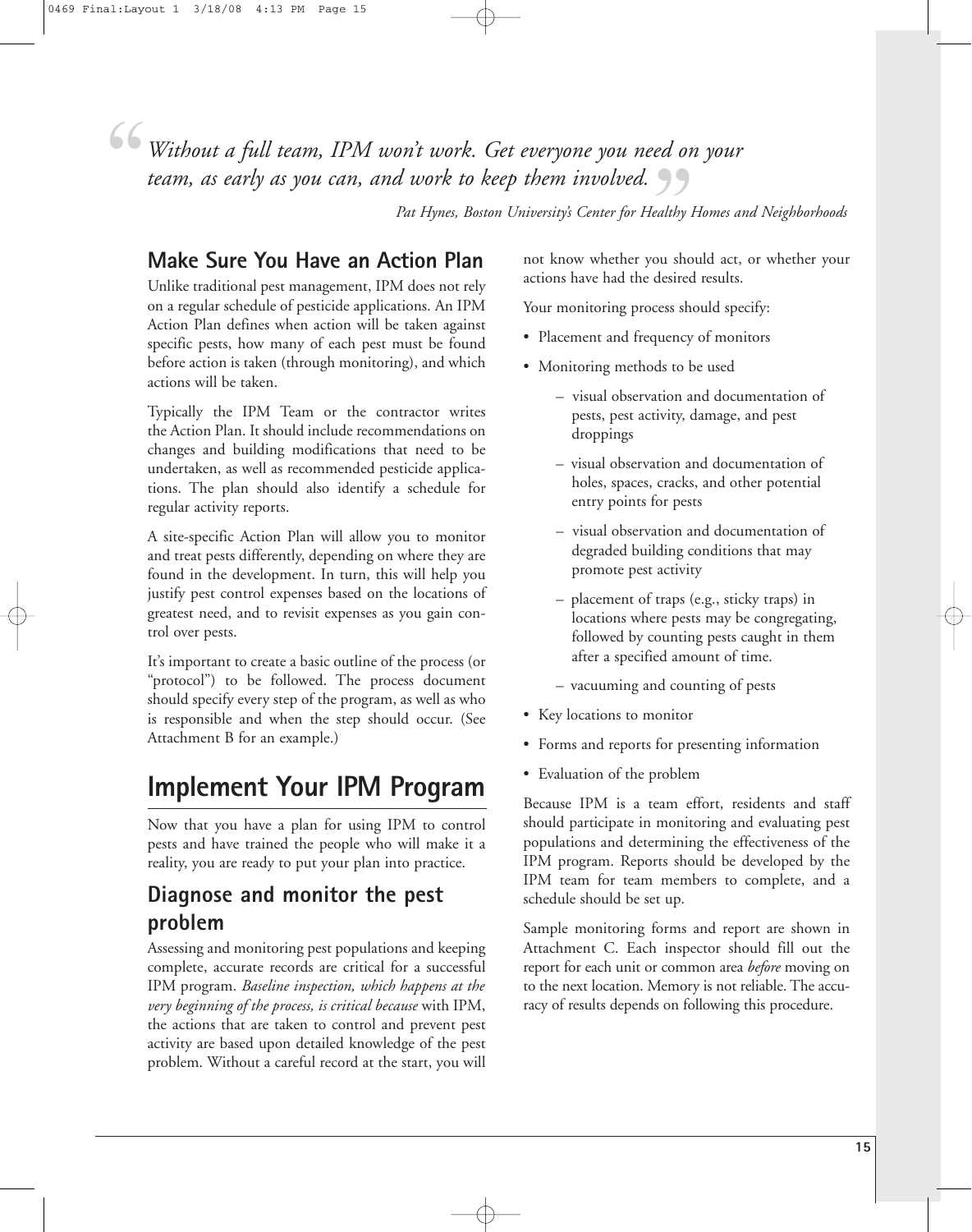## **Stop pests from getting into the buildings**

Thoroughly and permanently block all cracks and holes, as well as spaces around doors, windows, rooflines, and pipes. Install door sweeps; apply caulk. Remember that mice and rats can chew through many materials, and need only a very small hole to enter. Young cockroaches can squeeze through a space smaller than you can see.

## **Remove food, water, and places where pests can hide**

This requires a coordinated effort by staff, residents, and the IPM contractor. Food is not the only attraction for pests. Roaches, for example, can live on water and paper alone for a very long time.

- Staff should repair leaks, and also should dry and seal damp places in residential units and all common areas, to remove potential water supplies for pests. Trash should be removed frequently, and trash containers should have secure, tight-fitting covers. Areas where food can be found (e.g., vending machines, meeting rooms) should be cleaned frequently to remove sources of food for pests.
- Residents need to clean their units and remove clutter so pests have fewer places to hide and less to eat. They also need to prepare for contractor visits as needed, such as by moving furniture away from walls and cleaning out cabinets.
- The contractor should inspect residential units and common areas including basements, which are often the source of infestation.
- The contractor should remove old insecticide gels, baits, and pest leavings. (Note: Tell staff and residents to avoid touching these items, as they can pose health risks.)

#### **Places to Monitor for Pest Activity**

Remember to look for pests in three directions up, down, and sideways. Most people remember to examine the floors, but it's easy to forget about the walls and ceilings. And think about what's behind, above, and below these structures. Even though you can't hide behind picture frames, slip through tiny cracks, or run around in the walls, pests can and do. Monitor and check all these areas:

- meeting rooms
- kitchens and other food preparation/storage areas
- bathrooms
- recreation centers
- daycare facilities
- basements and crawl spaces
- areas under porches, decks, etc.
- trash collection and recycling collection areas (inside and outside buildings)
- trash disposal chutes
- hallways and stairwells
- areas near vending machines
- boiler rooms
- HVAC equipment areas
- roofs, attics, chimneys
- elevators and elevator pits
- storage areas for building materials and equipment
- entry points and housing for cables and pipes
- perimeter of buildings near foundations (e.g., holes, cracks, bushes, mulch/dirt)
- janitor closets
- utility closets
- spaces (even very small ones) around doorways and windows
- chronically damp/wet areas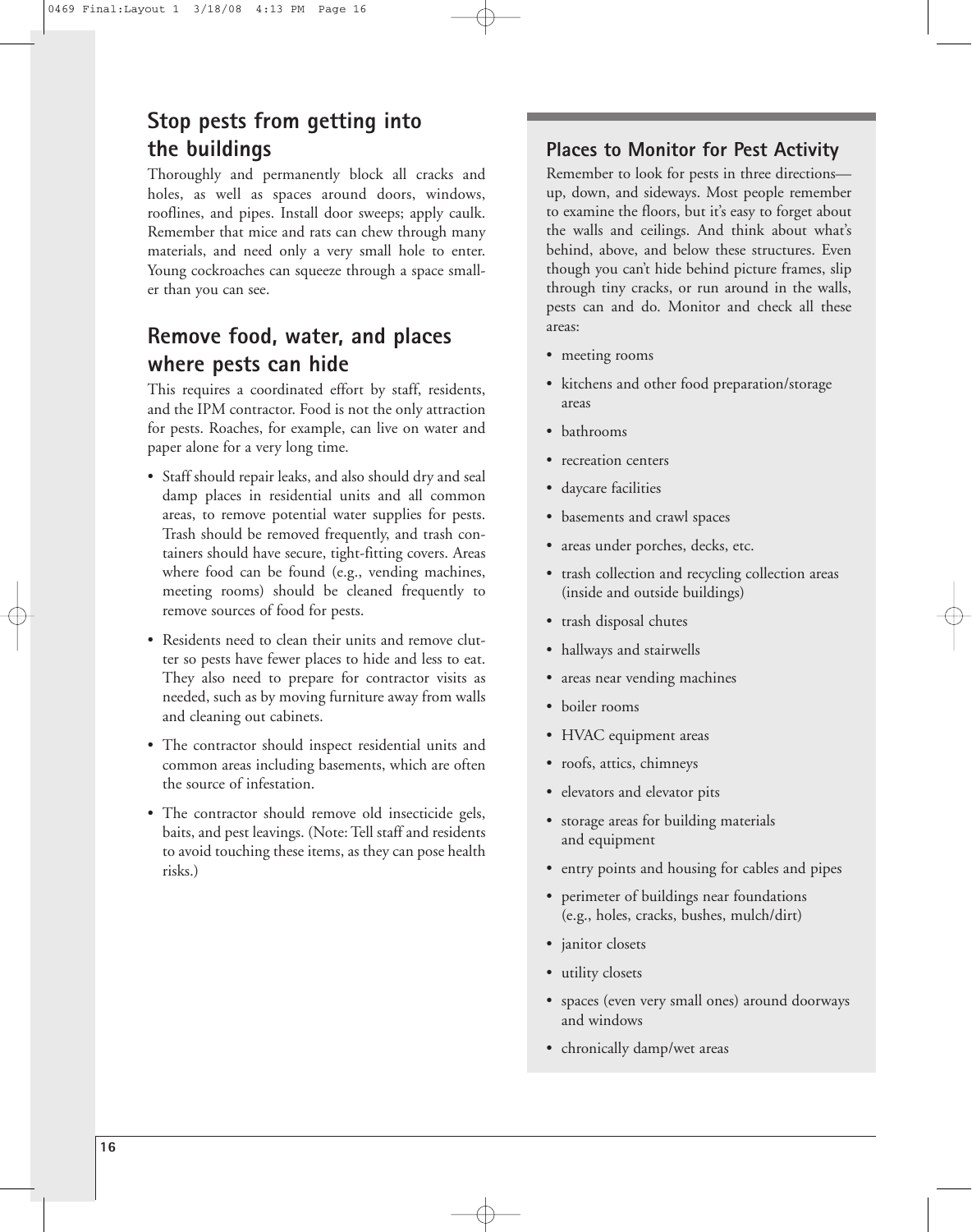## **Treat identified problems only**

A critical difference between IPM and traditional pest management is IPM's reliance on an Action Plan (see "Make Sure You Have an Action Plan") rather than a schedule of pesticide administration. One of the main goals of the Action Plan is to focus resources where they are needed. For example, rather than planning to provide pest control services to every unit, on a regular basis, an IPM program should begin with an inspection and treatment of all units. This will help the IPM contractor identify which units require follow up visits and how often. A unit should continue to be treated until the infestation in that unit is under control. Other units should be inspected yearly and treated only if there is a pest problem. This targeted approach is reflected in the Boston Housing Authority (BHA) IPM specifications, section 5, part d.

With an IPM program, the contractor never uses pesticides unless your Action Plan (see "Make Sure You Have an Action Plan") indicates that they are clearly needed and that pre-defined action levels have been triggered. That is, seeing an occasional pest should *not* be the signal to act. Always ensure that the contractor uses the least-toxic product available for the situation, such as gels and bait traps.

## **Keep clear, complete records**

Your IPM team should put together an Operations Manual, which contains all the paperwork about the program, such as the policy, action plan, details about the contractor, educational materials for residents, technical information (MSDS sheets) about all pesticide products authorized for use, monitoring and reporting forms, summaries of meetings, and reports and evaluations. Separate and label each section with a tab.

Your contractor should be filling out and giving you completed forms every time they visit. Those forms should be filled out completely and clearly, as stated in the contract with them preferably in a computerized spreadsheet format. If the contractor tells you that's not possible, figure out why and change the situation. For IPM to work, you must gather all the correct information and make decisions to act based upon it.

Although it may have been standard practice for your pest control contractor to keep the paperwork about their visits to your development, this should change. All original IPM records should be kept in the housing development's offices and filed in the manual. This way, all the paperwork is kept together in one place, and management will retain control over them even if the contract is not renewed at any point. The contractor may keep copies of records if needed.

## **Evaluate and improve the program**

An important part of the IPM Coordinator's job is to review monitoring reports and evaluate progress. S/he should recommend changes to the IPM Action Plan based upon the evidence of what is working well and what still needs to be done. *Such a review, with a report to the IPM team, should occur frequently* (e.g., four times a year), and perhaps even more often in the first year. Properly budget for the program based on this evaluation.

The evaluation should always review the items listed in the Action Plan, and it should include at least the following information:

- Types and locations of pests
- Numbers and types of monitoring devices used
- Action levels of target pests
- Building conditions that were addressed, including conditions in living units, and what was done to correct problems
- Numbers and specific pests found during the IPM program
- Number and types of contractor work orders
- Amount and types of any pesticides used
- Specific costs (including paid labor such as IPM team members)
- Comparisons of all results to baseline measurements (i.e., before the IPM program began and at various times after implementation started)

Nothing succeeds like success. *Letting your staff and residents know that the IPM program is getting results will help bring more people on board and improve the program even more*. Post and distribute short summaries of successes frequently. Hold meetings to discuss the program, at times that are as convenient for as many people as possible. Encourage all members of the IPM team to participate.

Just as all buildings need regular maintenance, your IPM program does too. As a building ages and goes through structural changes, new cracks appear, leaks develop, and clutter accumulates. Pests are always looking for new ways to get into buildings and survive, so your program must keep up with them over the long term. Your IPM program should be reviewed regularly over time to identify and address these changes and analyze trends.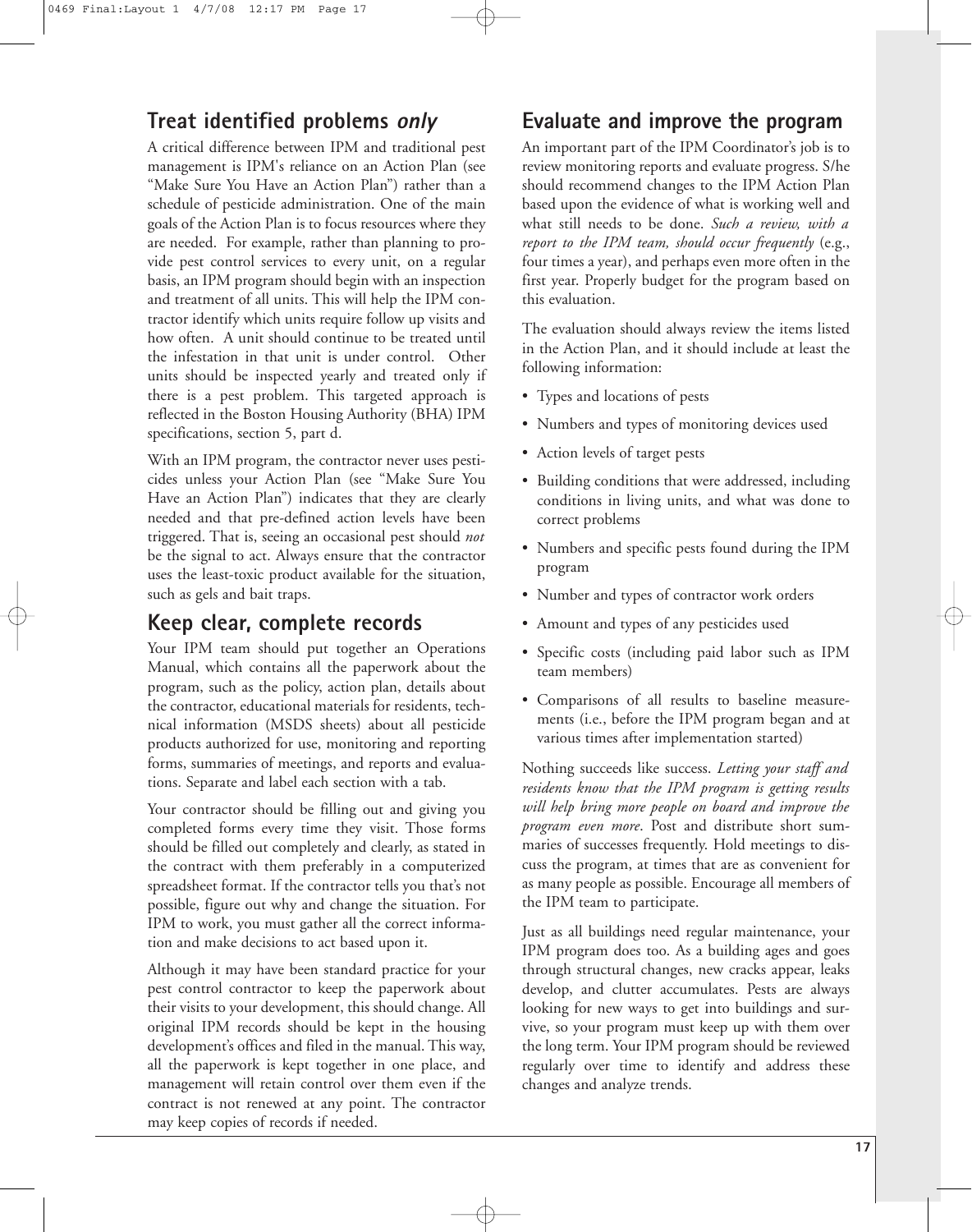## *What Belongs in an Action Plan*

The Action Plan should specify details about procedures, schedules, products, and action triggers. Some of the basics include:

- "Target pests" that have been identified as problems in your development, and where they are found at the highest levels
- Levels of target pests that will trigger action, and the specific actions that may be followed in these cases
- Building conditions that may contribute significantly to a pest problem, and how to fix them to prevent or reduce the problem.
- Types of pesticides that should be used when needed (e.g., state-approved or EPA-approved gel baits), with approval.
- A short list of pesticide products that may be used without approval from the IPM Team
- A list of pesticide products that may *never* be used.
- What conditions constitute an "emergency" situation, and how such emergencies should be handled.

## *We do IPM because it is the right thing to do and because it works. Allowing our residents to live in a* "

*pest-free home is a basic service as well as a huge quality of life issue. If we are unable to provide that, the dissatisfaction of the residents interferes with our ability to communicate with* them about other important issues.<br><sup>Gail Livingston, Boston Housing Authority</sub></sup> *Gail Livingston, Boston Housing Authority*

## **The Bottom Line about IPM**

**IPM works.** The evidence from housing authorities around the country proves that IPM works, gives longlasting results, and helps you gain control over pest management costs. The sooner you get started on your IPM program, the sooner you will triumph over your pest problems.

**IPM is a process.** For it to work, you need to give it commitment, attention, and time to succeed.

**IPM is a partnership.** Management, staff, pest contractors, and residents all need to work together to make the process work. All participants must do their jobs and be accountable.

**IPM is better for human health and the environment.** Public housing authorities have the responsibility to protect public health, and IPM is an important way to accomplish this.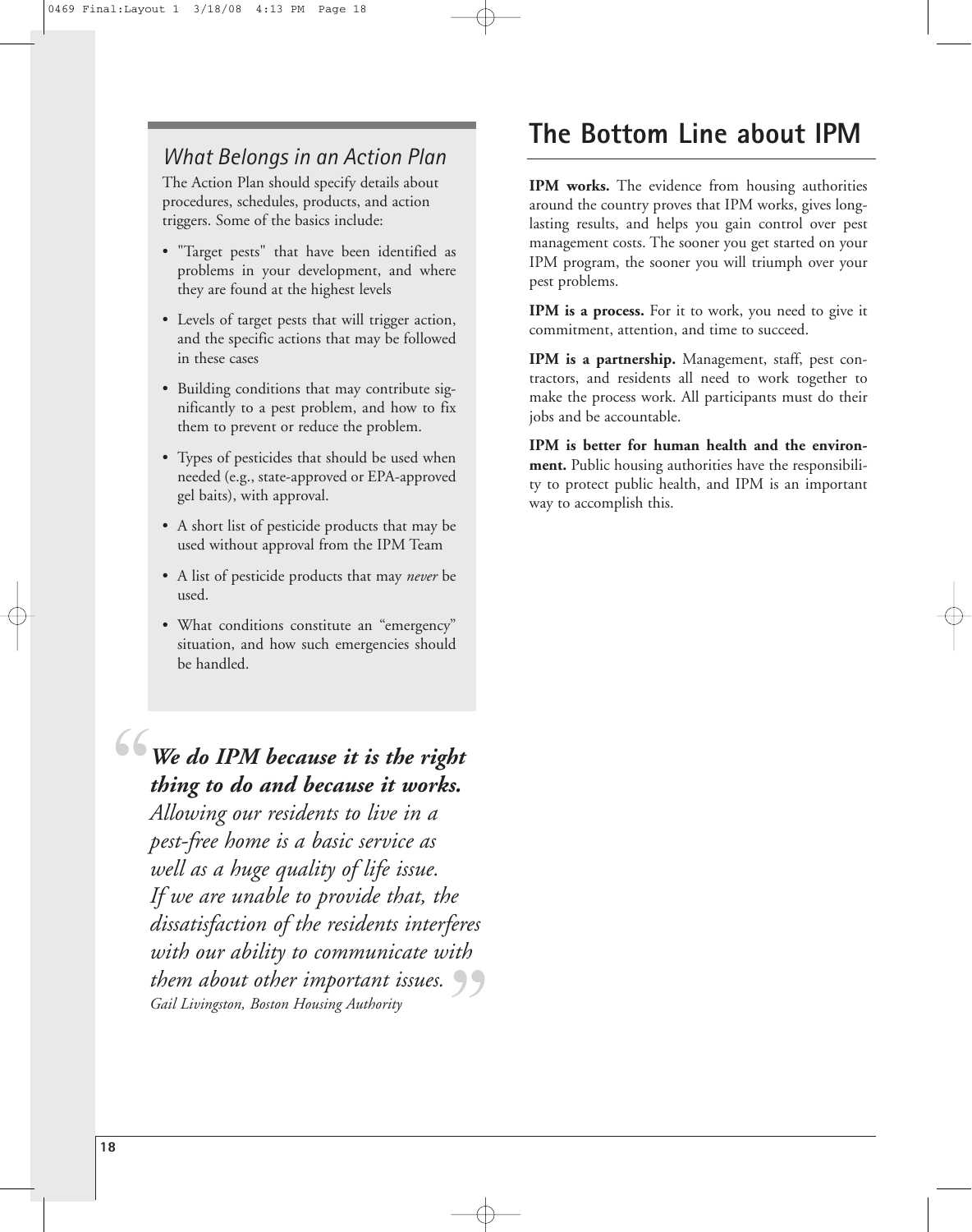### **ATTACHMENT A.1**

## **Model IPM Bid Specifications**

*These specifications are intended to address most general issues that may come up in IPM bids, but they cannot cover every situation, and you will need to review them carefully. In addition, the text contains prompts IN CAPITAL LETTERS where you will have to add specifics.*

## **General**

Integrated Pest Management (IPM) is a process for achieving long-term, environmentally sound pest suppression through the use of a range of pest control methods, including pest exclusion, sanitary practices, and minor structural alterations rather than relying on pesticides. The four basic IPM principles are (1) monitoring pest populations with sticky traps to find out where pests are living and hiding, (2) blocking pest access and entryways, (3) eliminating food and water, and (4) applying low-toxicity, low-risk pesticides only as necessary to address problems.

These specifications are part of a comprehensive IPM program for this Housing Development. Pesticides will be applied only on an "as needed" basis. The need for pesticides will be determined by pest population monitoring.

This will be a performance-based contract, wherein both parties set performance goals. As these goals are met or exceeded, each party benefits. The major goal is effective, safe control of pests.

The contract will be awarded based on:

- Meeting all minimum requirements.
- Past performance.
- Quality of the IPM plan proposed.
- Commitment to perform as a partner at a high level.
- The quotation provided.

## **Contractor Minimum Requirements**

In order for a pest control company to quality for this bidding process, it must be able to provide:

- Evidence of skill at providing IPM services.
- Evidence of at least [INSERT NUMBER OF YEARS DESIRED] years' experience providing pest control services.
- Proof of IPM training from [STATE AGENCY OR OTHER ORGANIZATION IF DESIRED].
- Certificate of Contractor's general liability insurance.
- Certificate of workers' compensation insurance.
- Current pest control licenses issued by the state.
- Licensed/certified pest control personnel only (including any subcontractors), with training and experience in the conduct of IPM for [SPECIFIC PROBLEM PESTS].
- Names of all current service technicians (updated annually), including those that are licensed and certified, upon request.

The pest control company needs to be willing to provide the following services as part of the contract:

- Comprehensive inspections of listed locations, and site-specific recommendations for structural and procedural modifications to aid in pest prevention
- A written IPM work plan in advance of beginning any contracted work.
- Close communication with the IPM Coordinator and other staff of the Housing Development
- All management, tools, equipment, materials, transportation, and labor necessary to ensure that the pest control services are conducted safely and according to these specifications
- Written, easy-to-read information for residents about IPM, and about the materials and methods that the Contractor will use. These materials are to be preapproved by the IPM Coordinator and are to be offered in English [AND OTHER DESIRED LAN-GUAGES, IF APPROPRIATE AND FEASIBLE].
- Current labels, brand names, and Material Safety Data Sheets (MSDS) for all pesticide products to be used
- [OTHER REQUIREMENTS YOU WISH TO ADD, e.g., building safety regulations to be followed, uniforms, vehicles to be used or avoided]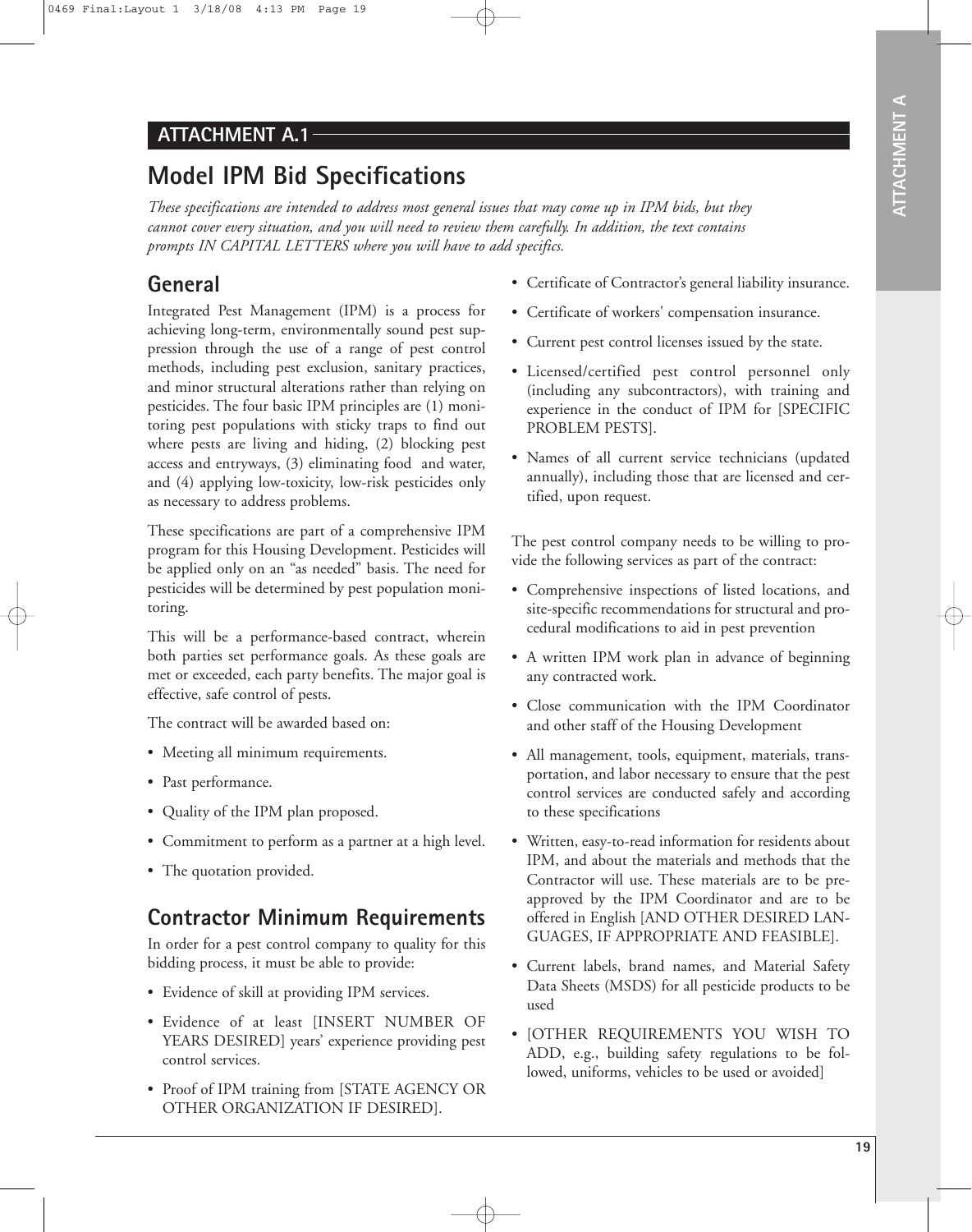## **Housing Development's Responsibilities**

The Housing Development management views successful IPM pest control as a partnership between the Housing Development management and the Contractor, as well as other parties. The Housing Development staff/management will, as specified in the contract:

- Keep premises clean and in good repair to exclude pests and remove potential shelter.
- Communicate housing policies/decisions that may affect the Contractor's ability to provide the services specified.
- Work with the Contractor to develop or refine an Action Plan, which will include pest thresholds (numbers of pests) to be reached before certain pest control actions are taken, and specific actions that may be taken as a threshold is reached.
- Assign an IPM Coordinator to provide an accessible communication and administrative channel between the Contractor and housing management.
- Educate our staff and residents about their responsibilities, to ensure the best use of the Contractor.
- Engage IPM specialists and consultants to train housing [AND POSSIBLY CONTRACTOR] staff.
- Evaluate residents' compliance with preparation for Contractor visits and ongoing IPM practices.
- Assist with distribution of materials about the Contractor's activities to staff and residents.
- Provide the Contractor with access to all non-living areas.
- Check and record information from monitoring devices.
- Promptly respond to requests for information or preapprovals from Contractor.
- Manage and enforce contract details.
- Pay invoices in a timely manner.
- Evaluate Contractor performance, and inform Contractor promptly and fully about performance.
- [OTHER REQUIREMENTS YOU WISH TO ADD]

## **Scope of Work**

### **Locations to be Covered**

[LIST ALL BUILDINGS AND SPECIFIC AREAS FOR WHICH IPM SERVICES ARE TO BE PRO-VIDED BY CONTRACTOR. ALSO LIST SPECIFI-CALLY EXCLUDED LOCATIONS/AREAS.]

### **Pests to Be Addressed**

The Contractor will adequately suppress:

- Indoor populations of [SPECIFY PESTS].
- Populations of the above pests outside of the buildings but within the Housing Development property. [SOME CONTRACTORS DO NOT PROVIDE OUTDOOR SERVICES, AND INCLUDING THIS REQUIREMENT MAY DECREASE THE POTENTIAL POOL OF BIDDERS.]
- [YOU MAY WISH TO SPECIFY PESTS THAT ARE TO BE EXCLUDED FROM THE CON-TRACT AS WELL.]

*It is typically a good idea to have the Initial and Ongoing services priced separately.*

### **Initial Visits and Service**

The Contractor will:

- Make a thorough initial inspection of each building [MENTION ANY EXCLUDED AREAS] to evaluate the pest control needs, prior to the start date of the contract.
- Identify problem areas and any equipment, structural features, or practices that are contributing to pest infestations, and will advise the IPM Coordinator about any structural, sanitary or procedural modifications that will reduce pest access, food, water, and shelter.
- Monitor the facility using [LIST SPECIFIC BRAND OR TYPE IF DESIRED] traps to determine any existing pest problems.
- Record and evaluate conditions based on inspections and monitoring.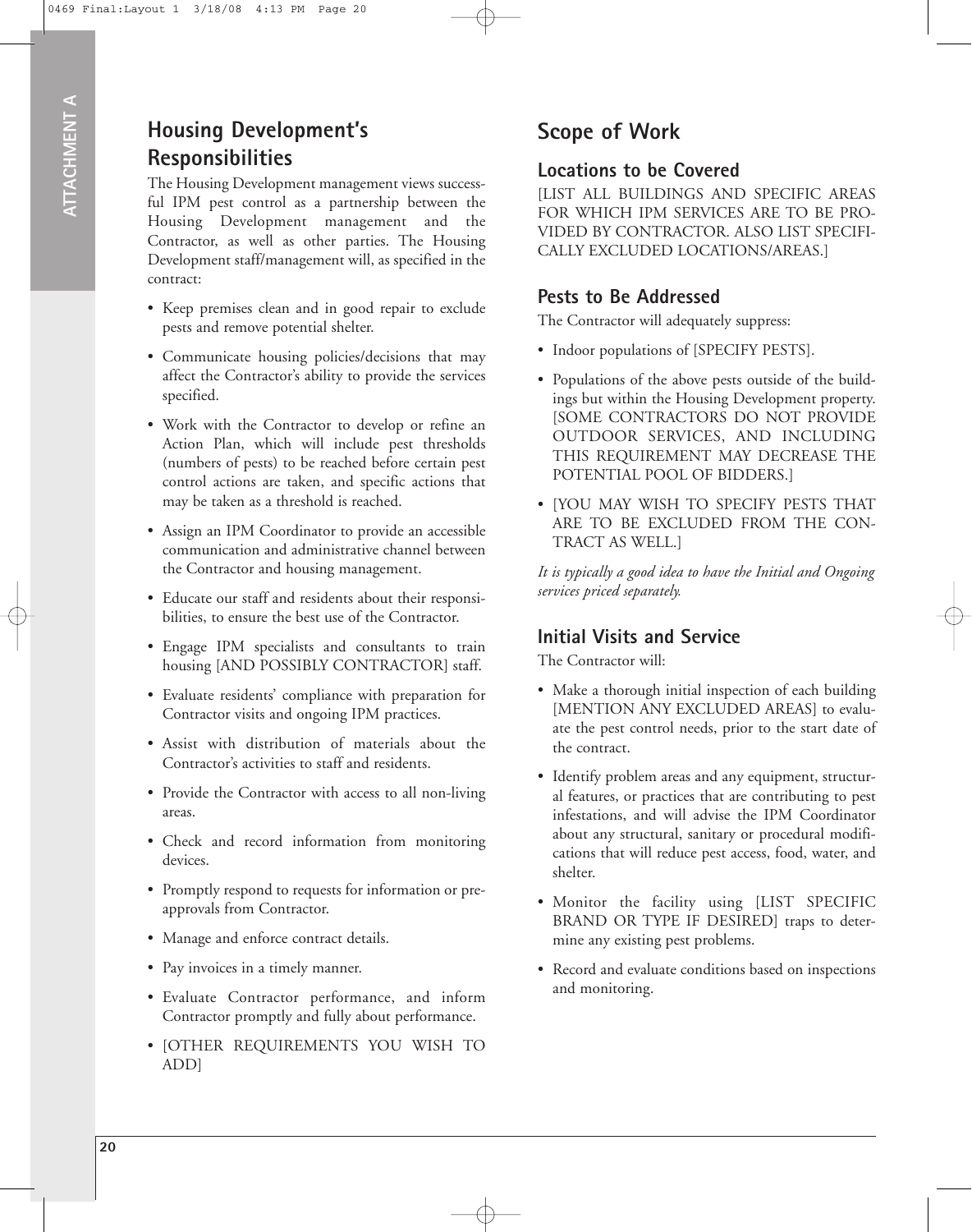### **Develop Performance-Based Plan of Work**

- The Contractor and Housing Development management will agree upon and establish a Work Plan that includes measurable goals for the remainder of the contract. [FOR EXAMPLE, IF DURING THE PAST YEAR, 1000 WORK ORDERS WERE WRITTEN FOR PEST CONTROL SERVICES, THE GOAL MIGHT BE TO REDUCE THE NUMBER OF WORK ORDERS TO 750, A 25% REDUCTION IN REQUESTS.]
- The Contractor and Housing Development management will agree upon and establish penalties that may be assessed against the Contractor for failure to perform services as agreed, or failure to be properly prepared or equipped for visits.
- The housing authority will compensate the Contractor for each residential unit scheduled for service but not serviced due to circumstances beyond the Contractor's control, (e.g., lack of preparation by residents).

### **Ongoing Work**

[INSERT DESIRED FREQUENCY AS NEEDED FOR ITEMS THAT FOLLOW.]

The Contractor will:

- Based on the inspections and monitoring, develop and submit for approval an ongoing monitoring plan for all locations where there is an active infestation, pest evidence, or conditions potentially leading to infestation.
- Inspect all likely living and breeding sites.
- Remove pests and their debris, food, other particulate matter, and dust by HEPA vacuuming and/or hot air flushing. [SPECIFY PARTICULAR LOCA-TIONS, MATERIALS, AND METHODS.]
- Place sticky traps and other monitoring devices in appropriate locations, and monitor pest activity.
- Seal openings, cracks, crevices, and other entry points, as well as other locations where pests/pest debris have been found or where food/water can collect.
- Apply approved gels and baits [INCLUDE SPECIFICS] as needed.
- Apply other pesticide products only as specified in the "Pesticides" section.

## **Pesticides**

The Contractor will:

- Use non-pesticide methods of control wherever possible.
- *Not* use any
	- Pesticide sprays, foggers or bombs.
	- Flushing.
	- Organophosphate or chlorinated hydrocarbon pesticides.
	- [NOTE: YOUR LIST OF PROHIBITED PRODUCTS MAY DIFFER.]
- *Not* apply any pesticides unless visual inspections or monitoring devices indicate the presence of pests in a specific area and unless the thresholds specified in the Action Plan have been reached.
- *Only* apply pesticide products specified in the contract, Plan of Work, and/or approved by the IPM Coordinator. Any exceptions (e.g., a new product or a product that appears on the approved list but is no longer produced) must be pre-approved by the IPM Coordinator.
- Apply any products containing pesticides (e.g., baits, gels, powders) where they are inaccessible to residents, visitors, pets [IF APPROPRIATE], and staff.
- *Not* store any pesticide product in the buildings or on the property without express, written authorization by the IPM Coordinator.
- Employ the least hazardous materials, most precise application techniques, and minimum quantity of pesticide necessary to achieve control.
- Apply all pesticides according to the label instructions.

## **Pest-specific Measures**

[ADD SPECIFIC MEASURES AND PRODUCTS TO BE USED, AND AVOIDED, FOR PESTS OF CONCERN.]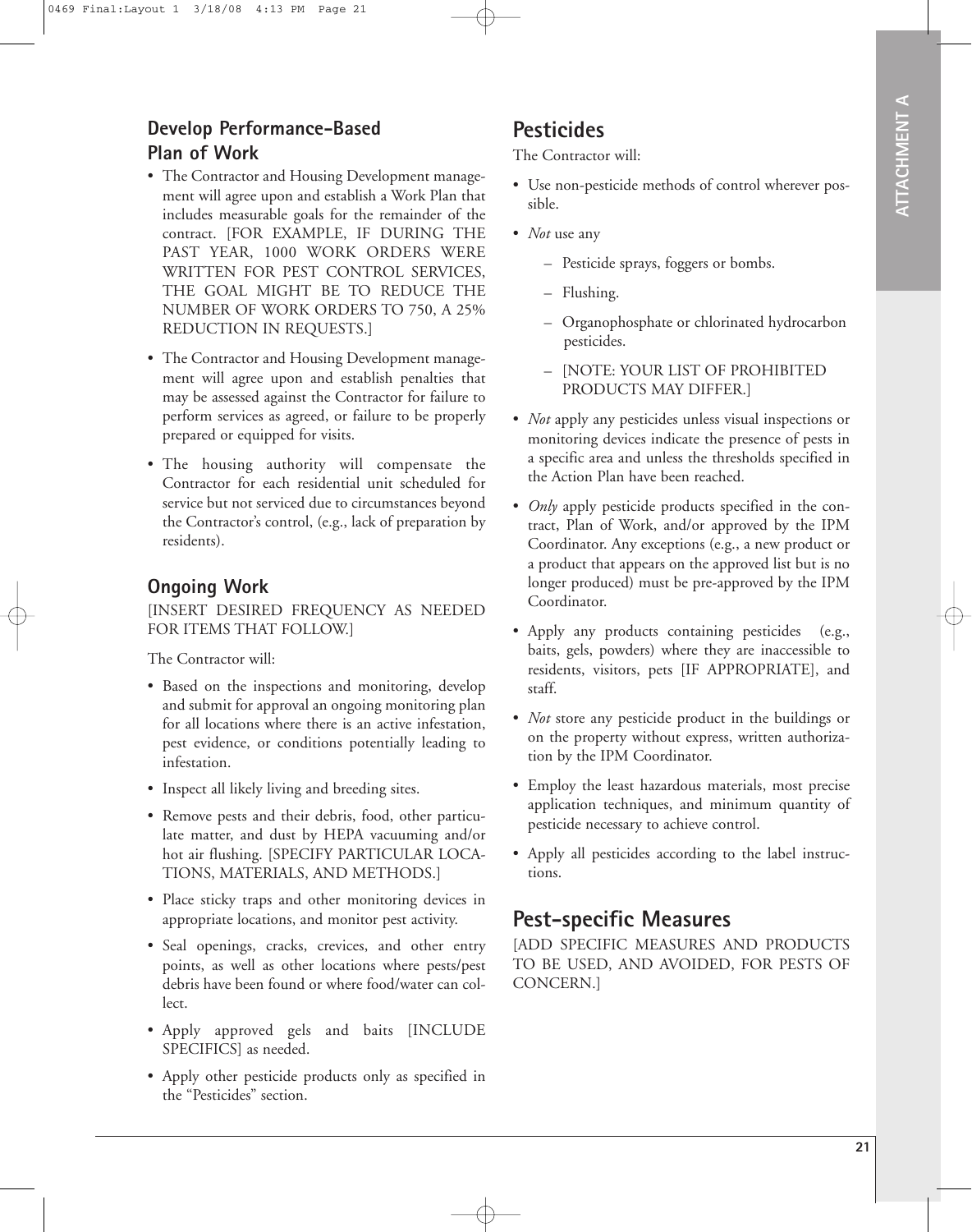## **Reports and Record Keeping**

- The Contractor and Housing Development will together develop/approve monitoring and recording forms to be used.
- The Contractor will submit a signed, dated checklist for each building site visited, at the time of the visit. The checklist will:
	- Record results of each monitoring device.
	- List all actions taken.
	- Provide action threshold information, location, brand name, and active ingredient of any pre-approved pesticide product used (including baits, gels, and traps).
- The Contractor will submit reports to the IPM Coordinator [SPECIFY FREQUENCY], which will evaluate the results of the IPM program to date, and will make recommendations based upon the results.
- The Contractor is also invited to propose or recommend other services that may benefit the success of the pest management program.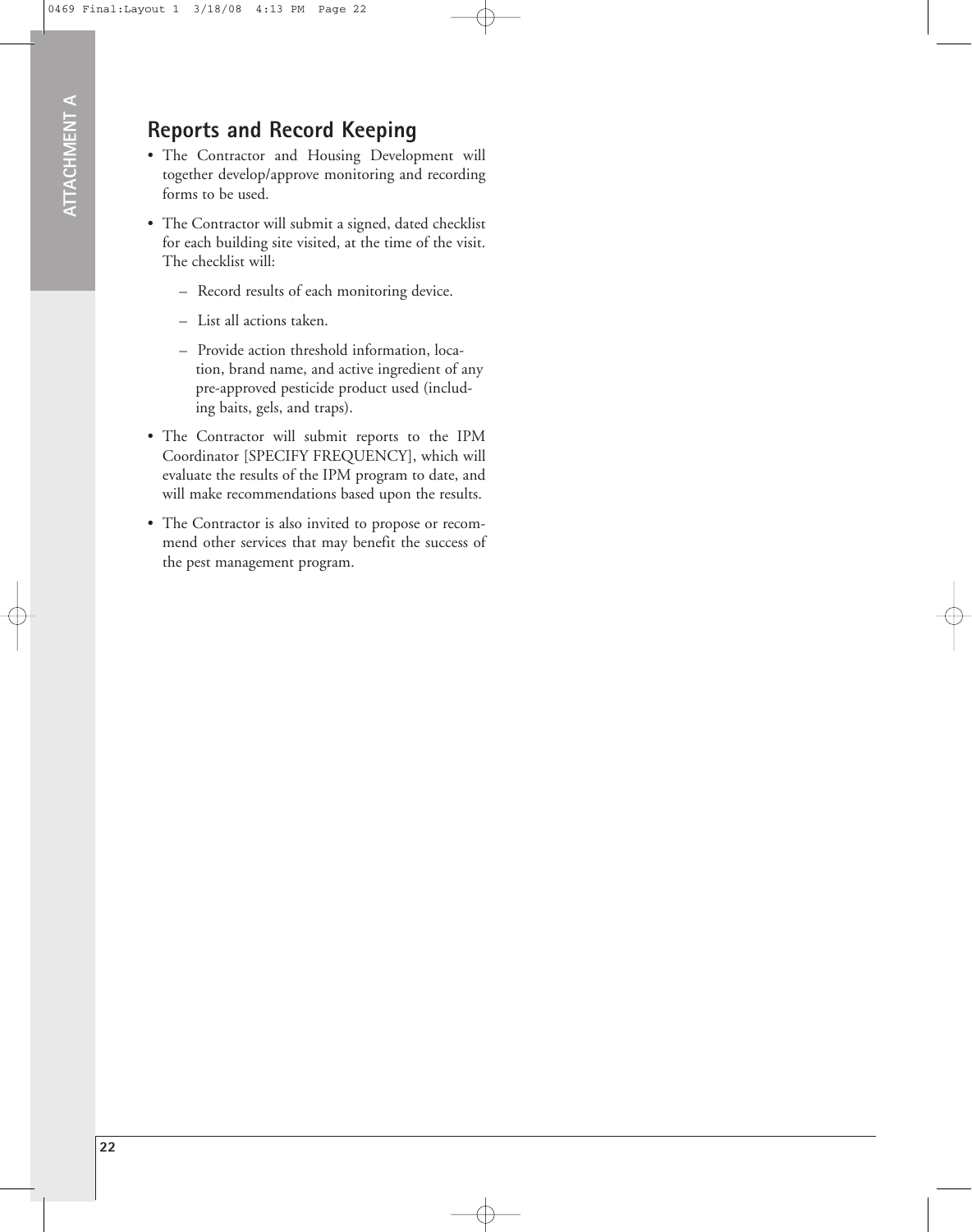### **ATTACHMENT A.2: SAMPLE SPECS USED BY BOSTON HOUSING AUTHORITY**

*This protocol was developed and is used by the Boston (MA) Housing Authority.*

## **Boston Housing Authority "Development Name" Integrated Pest Management Specification**

#### **1) General**

Integrated Pest Management (IPM) is a process for achieving long-term, environmentally sound pest suppression through the use of a range of pest control methods, including pest exclusion, sanitary practices, and minor structural alterations rather than relying on pesticides. The four basic IPM principles are (1) monitoring pest populations with sticky traps to find out where pests are living and hiding, (2) blocking pest access and entryways, (3) eliminating food and water, and (4) applying low-toxicity, low-risk pesticides only as necessary to address problems.

Chemicals will be applied only on an "as needed" basis. The need for chemicals will be determined by an initial thorough inspection and follow up monitoring of pest activity.

Integrated Pest Management (IPM) at a public housing development is a highly desirable approach to pest control that reduces chemical concerns & liabilities, which increasing efficacy, cost-effectiveness, and success of the overall effort. Implementing an IPM program in such setting can be difficult if the program isn't clearly understood, is poorly managed, or not accepted by the residents. Therefore, this is a collaborative approach to pest management.

The contract will be awarded based on:

- Meeting all minimum requirements.
- Past performance.
- Quality of the IPM plan proposed.
- Commitment to perform as a partner at a high level.
- The quotation provided.

#### **2) Identifying and defining the roles of the Collaborators.**

It is necessary to identify who is responsible for performing certain tasks within the framework of the IPM program. Collaborators will typically include: The

Property Manager, The Pest Control Contractor, The Maintenance Department, Tenant Coordinator, Outreach or Support staff (i.e. home healthcare professionals, housekeeping personnel, mental health workers, etc.) After each collaborator is identified, an initial meeting is required to identify responsibilities so that as problems arise in their specialty area, they will assume responsibility to take appropriate action.

The collaborators are effectively a community with specific responsibilities to the rest of the team. Any one area that fails to operate as expected, compromises the entire program. When this happens, a meeting of the committee should be called to remedy the situation.

### **3) Minimum Requirements of Bidding Contractor**

- a) Must show evidence of skill at providing IPM services
- b) Must show evidence of at least 5 years experience providing pest control services.
- c) Must provide certificate of Contractor's general liability insurance.
- d)Must provide certificate of worker's compensation insurance.
- e) Must provide names of all pesticide applicators and copies of current pesticide applicator licenses to the property manager and tenants if requested. All pesticide applicators must be fully licensed as required by the state of Massachusetts, MGL Chapter 132B: Section 10.

### **4) Contractor can expect from the B.H.A.:**

- a) Keep premises clean and in good repair to exclude pests and remove potential shelter.
- b) Work with the Contractor to develop or refine an Action Plan.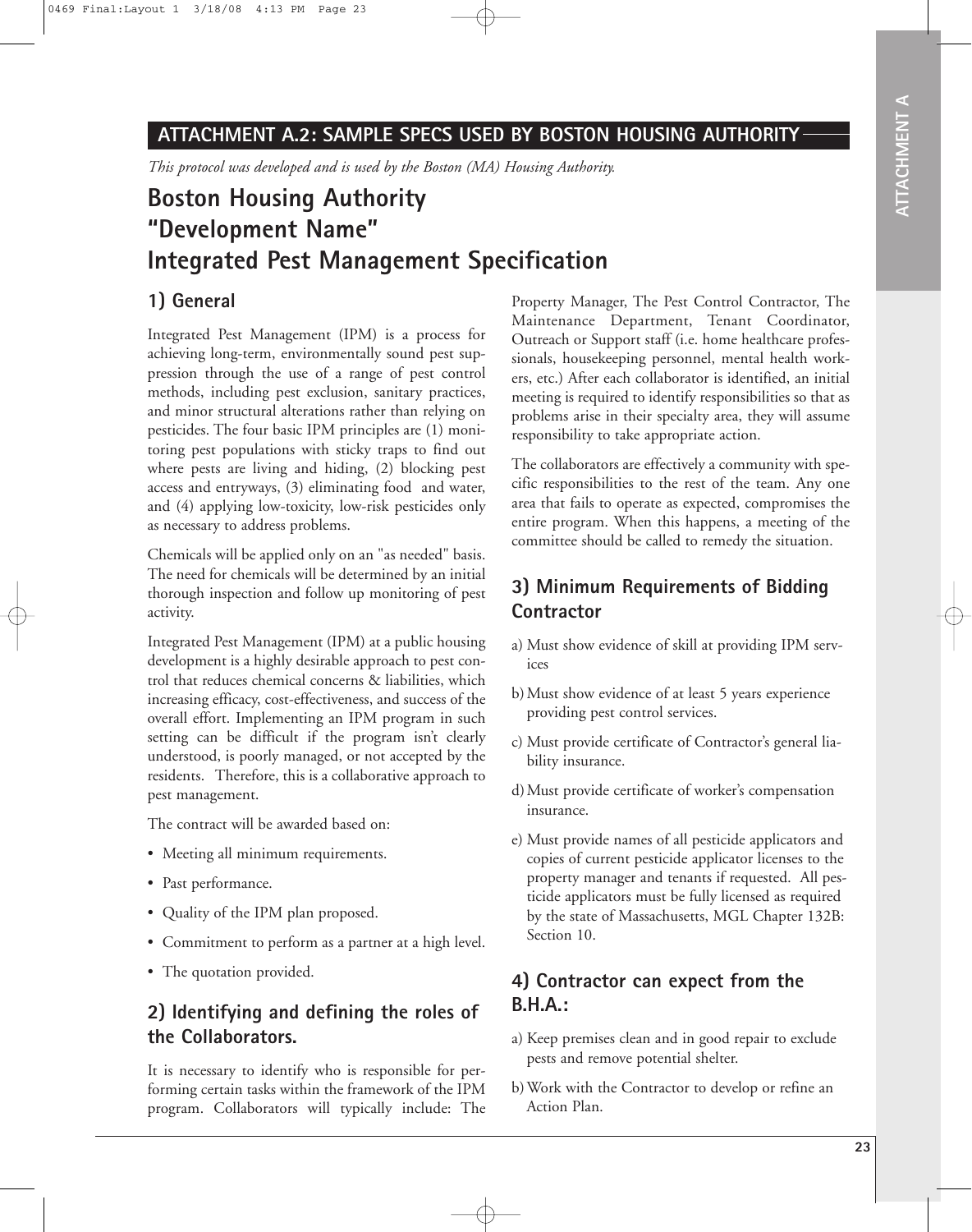- c) Educate staff and residents about their responsibilities, to ensure the best use of the Contractor.
- d)Provide the Contractor with access to all non-living areas.
- e) Promptly respond to requests for information or pre-approvals from the Contractor.
- f) Manage and enforce contract details.
- g) Pay invoices in a timely manner.
- h)Evaluate Contractor performance and inform Contractor promptly and fully about performance.

## **5) Scope of Work**

- a) A community meeting will be the introduction of the awarded contractor to the residents and employees of the development. This meeting will take place in the evening and on site so maximum tenant participation will occur. At the time of the meeting the Contractor will be expected to briefly describe what IPM is and what can be expected to occur during the initial inspection, what the preparation requirements are and what follow up procedures will occur.
- b) A tenant coordinator will be hired by the Contractor to assist in access to apartments and common areas. The tenant coordinator will deliver all notifications to residents. They will accompany the Contractor when they are on site. They will be required to be with the Contractor on the initial inspection.
- c) A thorough inspection will include all apartments, common areas, basements, utility rooms, management office, maintenance shops and storage, exterior of all buildings, and agency and other spaces as deemed by the manager within the development. The initial inspection will include a pesticide treatment utilizing bait products and traps (to be approved by the manager of the development). The contractor will develop a detailed report of his/her findings during the inspection. The report shall include but not limited to:
	- 1) Was there visible pest activity; list pests seen
	- 2) Were there conditions that would promote infestation; list conditions
	- 3) Were there housekeeping issues and list issues
	- 4) Was there clutter in the unit and where
- 5) Was the tenant cooperative and did they show concern about their problem if they had visible infestation
- 6) Are there any maintenance issues that are contributing to the infestation problem?
- d)A Focus Unit List will be developed by the manager and the Contractor based on pest infestation or conditions promoting infestation. These units will be scheduled for automatic and frequent pest inspections and monitoring. Repeat treatments using baits, traps will be performed continuously as appropriate. Additionally, each unit on the Focus Unit List will be reviewed by the property manager to assess whether outside support services are called for or if legal action needs to be taken. At any time during the term of this contract, a resident complains of infestation through the work order system or directly to the management/maintenance office, they will be added to the Focus Unit List for follow up inspection, monitoring and treatment by the contractor if needed.
- e) At the completion of each service, a report will be filed with the property manager for review. Identified problem units must be taken from the IPM report and recorded in the Focus Unit List by the manager or designated employee. The units will then be scheduled, and receive automatic monitoring, treatment and review. At such time when the unit becomes pest-free and free of conditions conducive to pest activity, the technician and property manager will review the situation and make a determination about the future monitoring frequency. Even in the absence of pest infestations, the goal of the IPM is monitoring for conditions which may lead to problems.
- f) Any time a pesticide treatment is performed a report or service record must be provided to the manager and if requested the occupants of the apartment. The report should include but not limited to:
	- 1) Requirements of the pesticide board; see 333CMR: 13.08 (1, 3 and 4) Commercial Application of Pesticides to Indoor Settings
	- 2) Amount of pesticide used if treatment was done
- g) An administrative meeting with the contractor (owner or administrator) and the property manager will take place quarterly throughout the contract period. This meeting could include residents, tenant coordinator, B.H.A. employees other than the prop-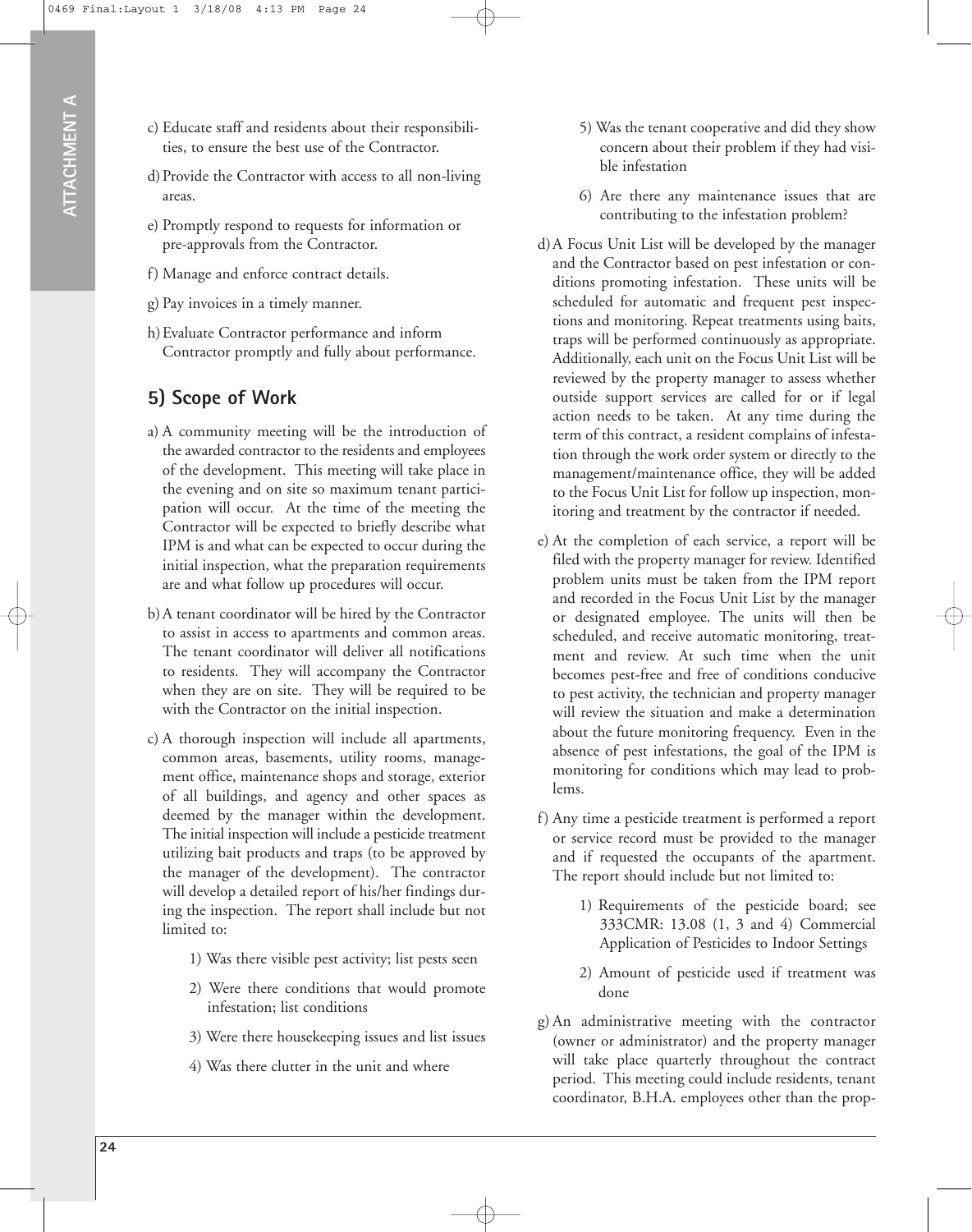erty manager, technicians, social service personnel or anyone else deemed necessary by the property man ager. This meeting will occur during B.H.A. working hours unless otherwise agreed upon by the contractor and the property manager.

#### **6) Additional Requirements**

- a) The contractor will be responsible for the preparation of all schedules for inspections and treatments. All work schedules proposed by the contractor will require prior approval of the property manager or their designee.
- b) Instructions for the property manager and the tenants on the preparation of the apartments for inspection and treatment will be distributed with the notifications to the residents. A 48 hour notice to residents is necessary for access to the apartments for all inspections and/or treatments. All notifications and instructions will be developed by the contractor and approved by the property manager before distribution.
- c) When performing initial inspection or follow up monitoring, remove pests and their debris, food, other particulate matter and dust by HEPA vacuuming.
- d)Place sticky traps and other monitoring devices in appropriate locations and monitor pest activity.
- e) Seal openings, cracks, crevices and other entry points, as well as other locations where pests/pest debris have been found or where food/water can collect. All materials used to seal openings, cracks, crevices must be pre-approved by the property manager. Suggested materials are but not limited to expanding foam, copper wool, caulking, spackle and joint compound. Any materials used for sealing holes must be previously approved by the property manager or their designee. MSDS should be provided to the property manager for all approved materials. All leaks and holes larger than the contractor can handle shall be reported to the property manager by the end of the work day. `
- f) All work will be performed during regular B.H.A. work hours, Monday to Friday, 8:00 a.m. to 5:00 p.m. and by the approval of the property manager. No work will occur on B.H.A. holidays. A schedule of holidays will be provided to the awarded contractor.
- g) The contractor will take special measures to protect the residents from the hazards associated with the use of pesticides.
- h)The contractor is responsible for removing and legally deposing of all waste materials and rubbish and shall comply with all Federal, State, and local laws, ordinances and regulations. All waste materials and rubbish will be disposed of off site.
- i) All pest control technicians shall wear a distinct uniform with the contractor's name displayed or wear in full view a company I.D. and present a clean, neat and professional appearance. The contractor and pest control personnel shall maintain the highest standards of conduct and integrity while on B.H.A. premises.

### **7) Pesticides**

- a) Use non-pesticide methods of control whenever possible.
- b) Do not use any pesticide sprays, foggers or bombs. No chemical flushing. Do not use organophosphate or chlorinated hydrocarbon pesticides.
- c) Do not use any chemical controls unless visual inspections or monitoring devices indicate the presence of pests in a specific area.
- d)For all chemicals used and pre-approved by the property manager, the contractor must provide to the property manager all MSDS's.

### **8) Pests**

- a) Mice, rats, roaches, silverfish, moths, ants, ticks, fleas, termites, flies and any other arthropod pest, as well as birds, bats, and all other vertebrates which affect the apartment or building environment and enhances the safety of the building occupants by their elimination. Mosquitoes, wasps, hornets, bees and lice shall be eliminated if the need arises, also.
- b) Bedbugs are in addition to the IPM program. There are three line items on the quotation sheet for bedbug services above and beyond the base contract. If bedbugs are visible during the first inspection or there are resident complaints during the term of the contract, the contractor with the approval of the property manager will perform those services needed and be compensated by the unit price established in the bid.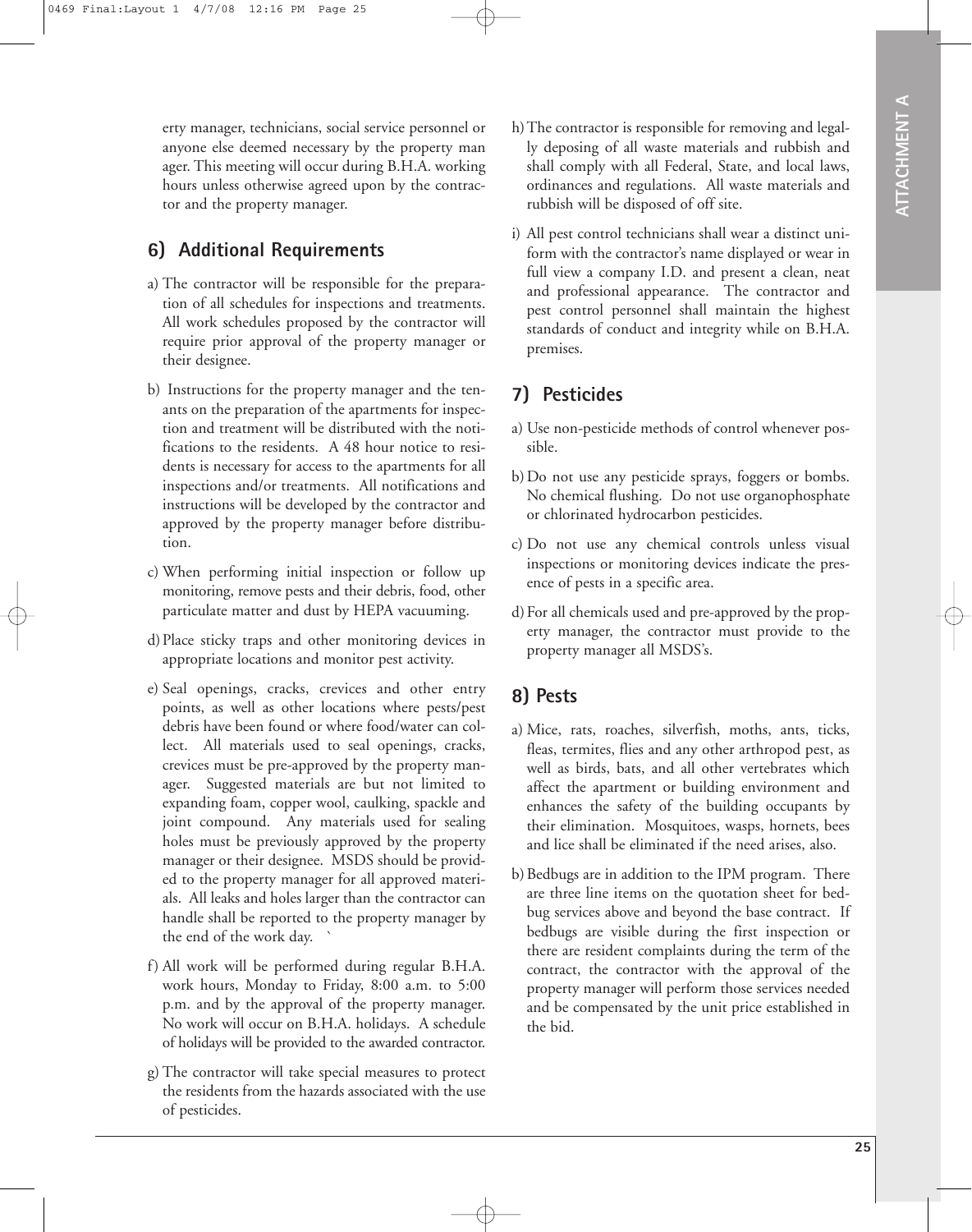### **ATTACHMENT B: SAMPLE IPM PROCESS**

#### **Hold first resident meeting**

- Explain IPM concept
- View resident and manager training videos
- Review key components
- Review overall procedure
- Open discussion

#### **Establish baseline**

- Inspect units, common areas, exterior of building, identify maintenance issues, place monitoring devices in units and common areas
- Document findings
- Collect dated monitoring devices
- Document findings
- Install new dated monitoring devices

#### **Treat common areas**

- Licensed applicator treats applicable areas
- Collect dated monitoring devices
- Install new dated monitoring devices
- Document findings

#### **First unit visit by IPM coordinator**

- Perform education piece
- Document findings

#### **First unit visit by licensed applicator**

- Treat unit if applicable
- Collect dated monitoring devices
- Install new dated monitoring devices
- Document findings

#### **First unit follow-up by IPM coordinator**

- Two weeks after applicator's first visit
- Document resident perception of program to date
- Inform resident of future visits by applicator (if applicable)

#### **Repeat above visits if applicable**

• Document findings

**Distribute resident evaluation form Evaluate data that has been collected Report evaluation to residents and their leaders**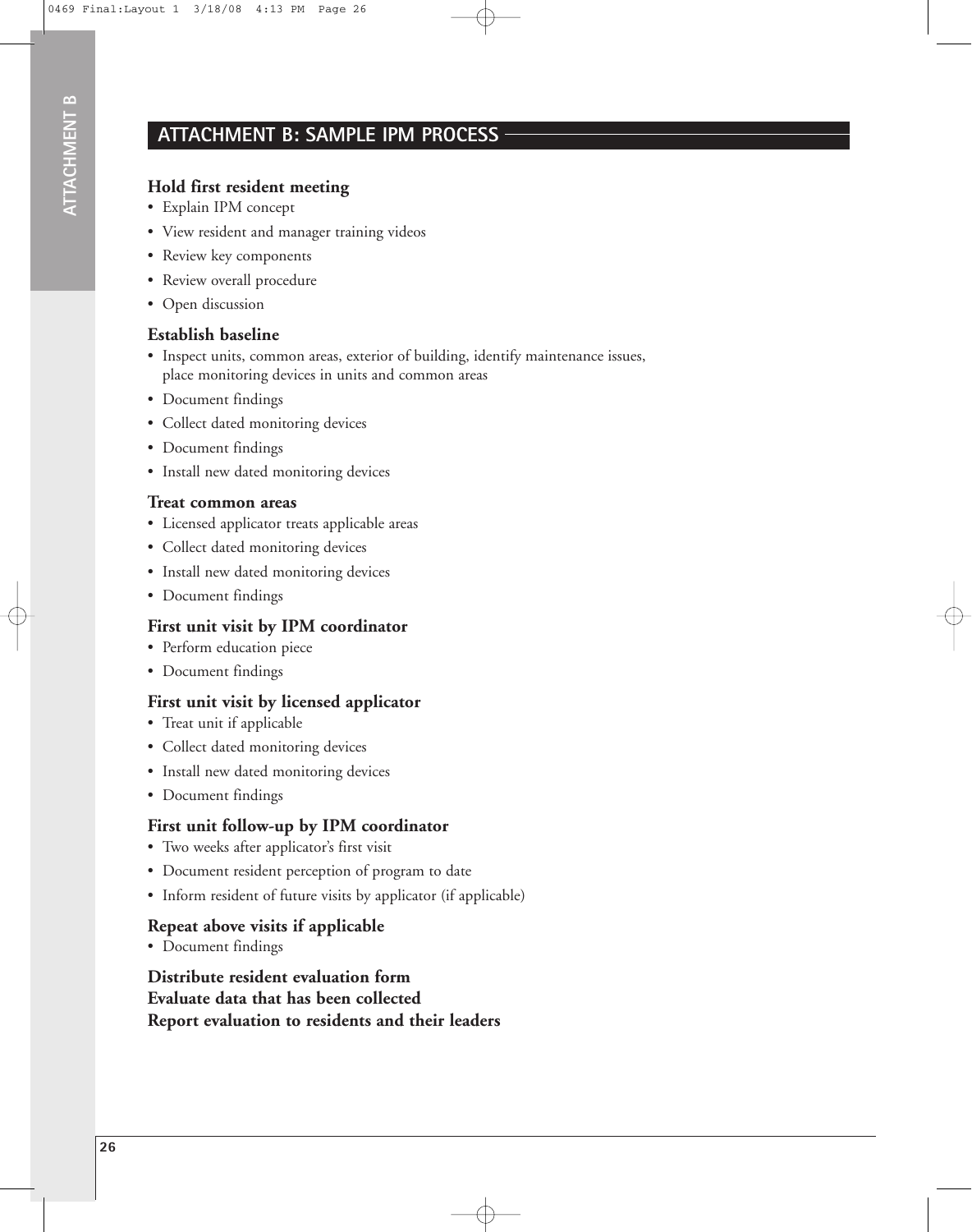**27**

## **ATTACHMENT C.1: SAMPLE MONITORING DATA FORM**

*Used with the Permission of Rivard's Resources, Waltham, MA*

#### RIVARD'S RESOURCES: IPM *Environmental Management Consultants*

APARTMENT MONITORING SCORE CARD©

Apt. No. \_\_\_\_\_\_\_\_\_\_\_\_\_\_\_\_\_\_\_\_\_\_\_\_\_\_\_

Address: \_\_\_\_\_\_\_\_\_\_\_\_\_\_\_\_\_\_\_\_\_\_\_\_\_\_\_

Inspector:\_\_\_\_\_\_\_\_\_\_\_\_\_\_\_\_\_\_\_\_\_\_\_\_\_\_\_

| Trap#  | Location                                                              | Date:                  | Date:                  | Date:                  | Date:                    |
|--------|-----------------------------------------------------------------------|------------------------|------------------------|------------------------|--------------------------|
|        | Target pest (ants, roaches,<br>bedbugs, mice, etc.) $\longrightarrow$ | # of Roaches $\sqrt{}$ | # of Roaches $\sqrt{}$ | # of Roaches $\sqrt{}$ | # of Roaches $\sqrt{\ }$ |
| No. 1  | <b>Kitchen Sink</b>                                                   |                        |                        |                        |                          |
| No. 2  | Kitchen Refrig.                                                       |                        |                        |                        |                          |
| No. 3  | Kitchen/other                                                         |                        |                        |                        |                          |
| No. 4  | <b>Bathroom</b>                                                       |                        |                        |                        |                          |
| No. 5  | Liv. Room                                                             |                        |                        |                        |                          |
| No. 6  | Bedroom                                                               |                        |                        |                        |                          |
| No. 7  | Bedroom                                                               |                        |                        |                        |                          |
| No. 8  | Bedroom                                                               |                        |                        |                        |                          |
| No. 9  | Foyer/closet                                                          |                        |                        |                        |                          |
| No. 10 | <b>Linen Closet</b>                                                   |                        |                        |                        |                          |
| No. 11 | Laundry                                                               |                        |                        |                        |                          |
| No. 12 | <b>Boiler/Heater</b>                                                  |                        |                        |                        |                          |
| No. 13 | <b>Basement</b>                                                       |                        |                        |                        |                          |
| No. 14 |                                                                       |                        |                        |                        |                          |
| No. 15 |                                                                       |                        |                        |                        |                          |
| No. 16 |                                                                       |                        |                        |                        |                          |
| No. 17 |                                                                       |                        |                        |                        |                          |
| No. 18 |                                                                       |                        |                        |                        |                          |

\_\_\_\_\_\_\_\_\_\_\_\_\_\_\_\_\_\_\_\_\_\_\_\_\_\_\_\_\_\_\_\_\_\_\_\_\_\_\_\_\_\_\_\_\_\_\_\_\_\_\_\_\_\_\_\_\_\_\_\_\_\_\_\_\_\_\_\_\_\_\_\_\_\_\_\_\_\_\_\_\_\_\_\_\_\_\_\_\_\_\_\_\_ \_\_\_\_\_\_\_\_\_\_\_\_\_\_\_\_\_\_\_\_\_\_\_\_\_\_\_\_\_\_\_\_\_\_\_\_\_\_\_\_\_\_\_\_\_\_\_\_\_\_\_\_\_\_\_\_\_\_\_\_\_\_\_\_\_\_\_\_\_\_\_\_\_\_\_\_\_\_\_\_\_\_\_\_\_\_\_\_\_\_\_\_\_ \_\_\_\_\_\_\_\_\_\_\_\_\_\_\_\_\_\_\_\_\_\_\_\_\_\_\_\_\_\_\_\_\_\_\_\_\_\_\_\_\_\_\_\_\_\_\_\_\_\_\_\_\_\_\_\_\_\_\_\_\_\_\_\_\_\_\_\_\_\_\_\_\_\_\_\_\_\_\_\_\_\_\_\_\_\_\_\_\_\_\_\_\_ \_\_\_\_\_\_\_\_\_\_\_\_\_\_\_\_\_\_\_\_\_\_\_\_\_\_\_\_\_\_\_\_\_\_\_\_\_\_\_\_\_\_\_\_\_\_\_\_\_\_\_\_\_\_\_\_\_\_\_\_\_\_\_\_\_\_\_\_\_\_\_\_\_\_\_\_\_\_\_\_\_\_\_\_\_\_\_\_\_\_\_\_\_ \_\_\_\_\_\_\_\_\_\_\_\_\_\_\_\_\_\_\_\_\_\_\_\_\_\_\_\_\_\_\_\_\_\_\_\_\_\_\_\_\_\_\_\_\_\_\_\_\_\_\_\_\_\_\_\_\_\_\_\_\_\_\_\_\_\_\_\_\_\_\_\_\_\_\_\_\_\_\_\_\_\_\_\_\_\_\_\_\_\_\_\_\_ \_\_\_\_\_\_\_\_\_\_\_\_\_\_\_\_\_\_\_\_\_\_\_\_\_\_\_\_\_\_\_\_\_\_\_\_\_\_\_\_\_\_\_\_\_\_\_\_\_\_\_\_\_\_\_\_\_\_\_\_\_\_\_\_\_\_\_\_\_\_\_\_\_\_\_\_\_\_\_\_\_\_\_\_\_\_\_\_\_\_\_\_\_ \_\_\_\_\_\_\_\_\_\_\_\_\_\_\_\_\_\_\_\_\_\_\_\_\_\_\_\_\_\_\_\_\_\_\_\_\_\_\_\_\_\_\_\_\_\_\_\_\_\_\_\_\_\_\_\_\_\_\_\_\_\_\_\_\_\_\_\_\_\_\_\_\_\_\_\_\_\_\_\_\_\_\_\_\_\_\_\_\_\_\_\_\_ \_\_\_\_\_\_\_\_\_\_\_\_\_\_\_\_\_\_\_\_\_\_\_\_\_\_\_\_\_\_\_\_\_\_\_\_\_\_\_\_\_\_\_\_\_\_\_\_\_\_\_\_\_\_\_\_\_\_\_\_\_\_\_\_\_\_\_\_\_\_\_\_\_\_\_\_\_\_\_\_\_\_\_\_\_\_\_\_\_\_\_\_\_

Comments: \_\_\_\_\_\_\_\_\_\_\_\_\_\_\_\_\_\_\_\_\_\_\_\_\_\_\_\_\_\_\_\_\_\_\_\_\_\_\_\_\_\_\_\_\_\_\_\_\_\_\_\_\_\_\_\_\_\_\_\_\_\_\_\_\_\_\_\_\_\_\_\_\_\_\_\_\_\_\_\_\_\_\_

Date:\_\_\_\_\_\_\_\_\_\_\_\_\_\_\_\_\_\_\_\_\_\_\_\_\_\_\_\_\_\_\_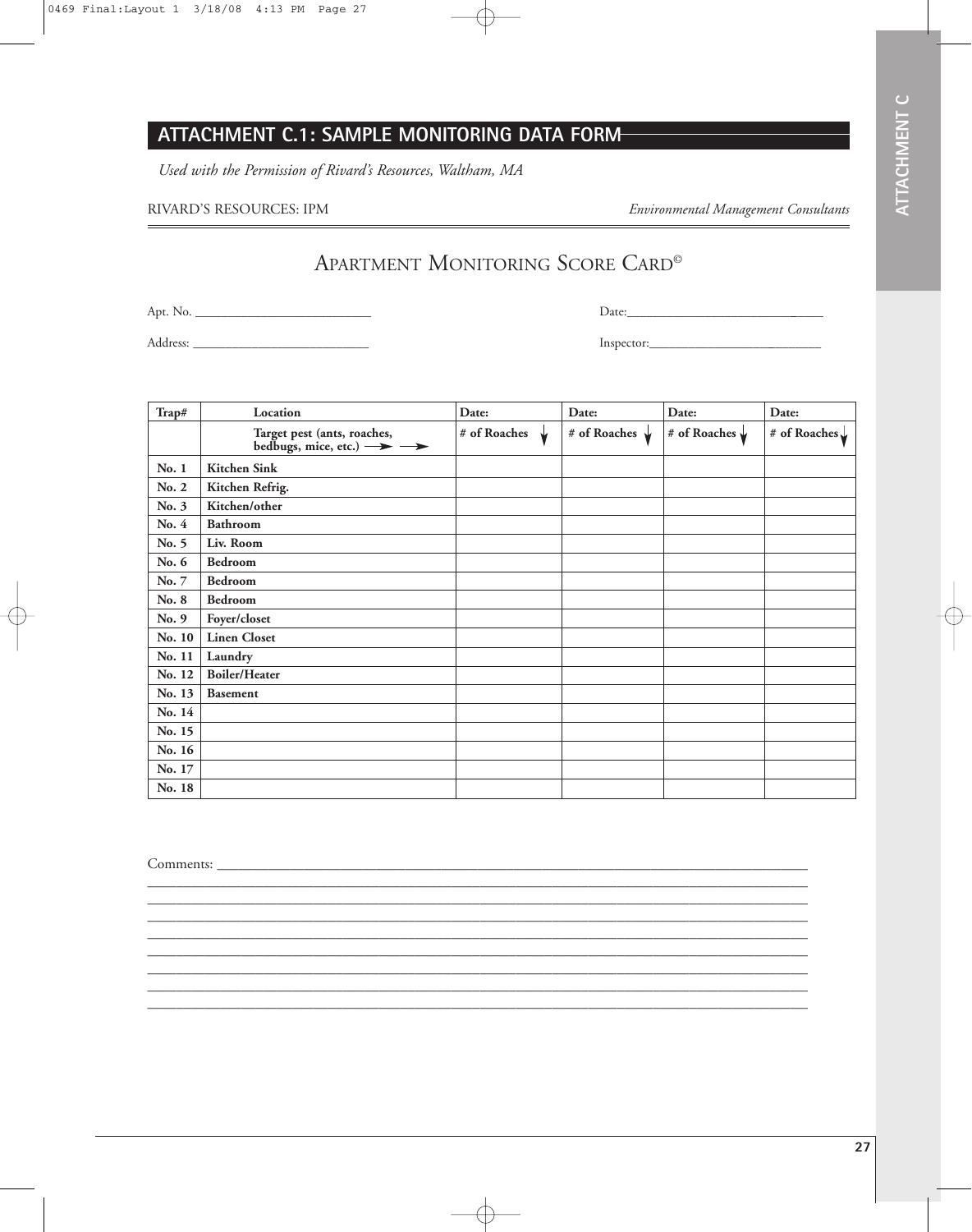## **ATTACHMENT C.2: SAMPLE WATCH ALL TRACKING FORM**

Date:\_\_\_\_\_\_\_\_\_\_\_\_\_\_\_\_\_\_\_\_\_\_\_\_\_\_\_\_\_\_\_ Address: \_\_\_\_\_\_\_\_\_\_\_\_\_\_\_\_\_\_\_\_\_\_\_\_\_\_\_\_\_\_\_\_\_\_\_\_\_\_\_\_\_\_\_\_\_\_\_\_\_\_\_\_\_\_

Technician:\_\_\_\_\_\_\_\_\_\_\_\_\_\_\_\_\_\_\_\_\_\_\_\_\_\_\_\_\_\_\_\_\_\_\_\_\_\_\_\_\_\_\_\_\_\_\_\_\_\_\_\_\_\_\_\_\_\_\_\_\_\_\_\_\_\_\_\_\_\_\_\_\_\_\_\_\_\_\_\_\_\_\_\_\_\_\_\_\_\_\_\_\_\_\_\_\_\_\_\_\_

| Building # | Unit # | Access      | <b>Tenant</b>          | Pets        |                        | PREPARATION OF AREAS    |                        | <b>Treated</b> | Conditions                   | Comments                                                              |
|------------|--------|-------------|------------------------|-------------|------------------------|-------------------------|------------------------|----------------|------------------------------|-----------------------------------------------------------------------|
|            |        | ${\rm Y/N}$ | Present<br>${\rm Y/N}$ | ${\rm Y/N}$ | kitchen<br>${\rm Y/N}$ | bathroom<br>${\rm Y/N}$ | closets<br>${\rm Y/N}$ | ${\rm Y/N}$    | None<br>Roaches<br>Mice Rats | Includes rating on<br>sanitation and clutter<br>i.e. fair, poor, good |
|            |        |             |                        |             |                        |                         |                        |                |                              |                                                                       |
|            |        |             |                        |             |                        |                         |                        |                |                              |                                                                       |
|            |        |             |                        |             |                        |                         |                        |                |                              |                                                                       |
|            |        |             |                        |             |                        |                         |                        |                |                              |                                                                       |
|            |        |             |                        |             |                        |                         |                        |                |                              |                                                                       |
|            |        |             |                        |             |                        |                         |                        |                |                              |                                                                       |
|            |        |             |                        |             |                        |                         |                        |                |                              |                                                                       |
|            |        |             |                        |             |                        |                         |                        |                |                              |                                                                       |
|            |        |             |                        |             |                        |                         |                        |                |                              |                                                                       |
|            |        |             |                        |             |                        |                         |                        |                |                              |                                                                       |
|            |        |             |                        |             |                        |                         |                        |                |                              |                                                                       |
|            |        |             |                        |             |                        |                         |                        |                |                              |                                                                       |
|            |        |             |                        |             |                        |                         |                        |                |                              |                                                                       |
|            |        |             |                        |             |                        |                         |                        |                |                              |                                                                       |

*Used with the Permission of Watch All, Inc. Weymouth MA*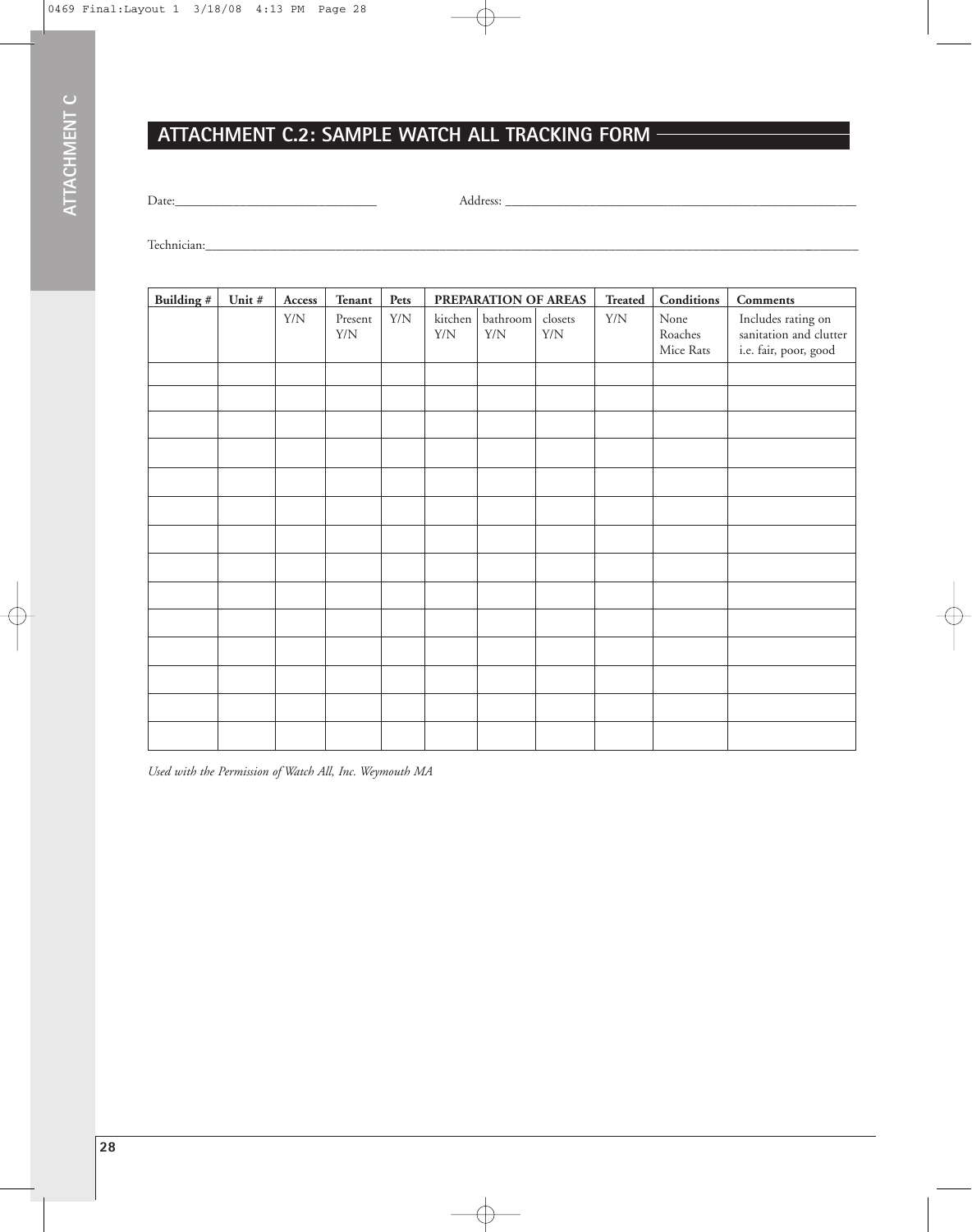## **ATTACHMENT C.3: SAMPLE IPM TRACKING INFORMATION**

*This protocol was developed and is used by the Boston (MA) Housing Authority.*

## BHA Pest Control Service Record

DEVELOPMENT NAME: \_\_\_\_\_\_\_\_\_\_\_\_\_\_\_\_\_\_\_\_\_\_\_\_\_\_\_\_\_\_\_\_\_ LICENSE HOLDER NAME: \_\_\_\_\_\_\_\_\_\_\_\_\_\_\_\_\_\_\_\_\_\_\_\_\_\_\_\_\_\_\_

#### CODES:

| Rooms:                                             | Pest:         | <b>Activity:</b> | <b>Conditions:</b>  |
|----------------------------------------------------|---------------|------------------|---------------------|
| $Al = All$ rooms                                   | $R = Roaches$ | $L = Light$      | $G = Good$          |
| K = Kitchen                                        | $A = Ants$    | M = Moderate     | $F = Fair$          |
| Bd = Bedrooms                                      | $M = Mice$    | $H = Heavy$      | $P = Poor$          |
| Ba =Bathroom:                                      | $0 = Other$   |                  | $C = Clutter$       |
| $Y = Yes$ , $N = No$ ; $SP = Stored Product pests$ |               |                  | $Pr = Prepared$     |
|                                                    |               |                  | $NP = Not$ Prepared |

| Apt.<br>No. | Product<br>Code | All Rooms<br>Insp/Trtd. ? | Pest(s) Found<br>& activity level | Prepped? | Clean? | Repair(s) Needed? | Comments: |
|-------------|-----------------|---------------------------|-----------------------------------|----------|--------|-------------------|-----------|
|             |                 |                           |                                   |          |        |                   |           |
|             |                 |                           |                                   |          |        |                   |           |
|             |                 |                           |                                   |          |        |                   |           |
|             |                 |                           |                                   |          |        |                   |           |
|             |                 |                           |                                   |          |        |                   |           |
|             |                 |                           |                                   |          |        |                   |           |
|             |                 |                           |                                   |          |        |                   |           |
|             |                 |                           |                                   |          |        |                   |           |
|             |                 |                           |                                   |          |        |                   |           |

| Code | Product(s) | $\%$ |  | Formulation   Amt   EPA Reg. No.   Code   Product(s) |   | $\%$ | Formulation | Amt | EPA<br>Reg. No. |
|------|------------|------|--|------------------------------------------------------|---|------|-------------|-----|-----------------|
|      |            |      |  |                                                      | 4 |      |             |     |                 |
|      |            |      |  |                                                      |   |      |             |     |                 |
|      |            |      |  |                                                      | O |      |             |     |                 |

| <b>Additional Comments:</b> |                     |
|-----------------------------|---------------------|
|                             |                     |
|                             |                     |
|                             |                     |
| Signature:                  | Pesticide License # |

**LEAVE COPY WITH DEVELOPMENT WHERE YOU ARE EXTERMINATING AND KEEP A COPY FOR YOUR RECORDS** *This protocol was developed and is used by the Boston (MA) Housing Authority*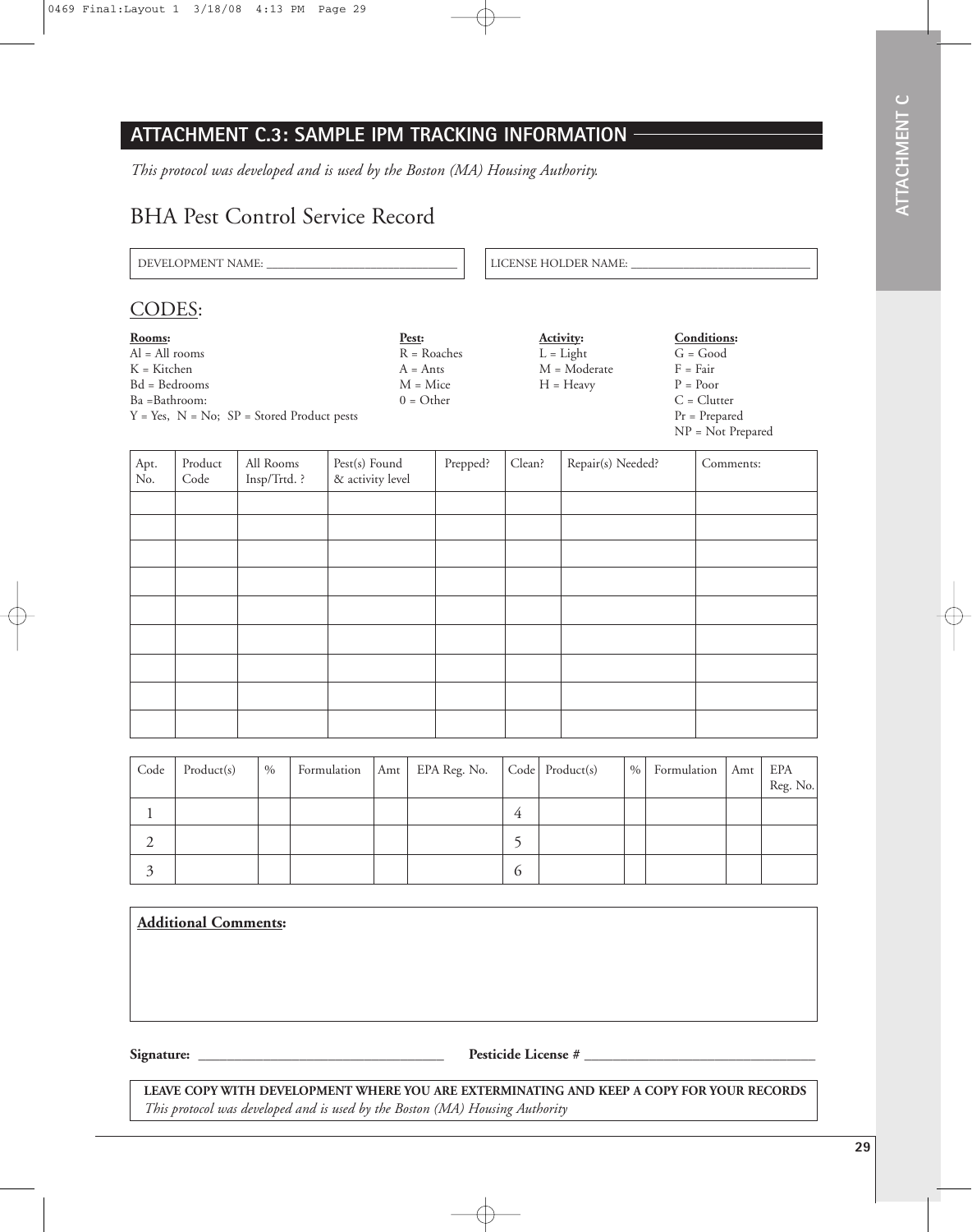## **ATTACHMENT C.4: SAMPLE IPM HOUSEKEEPING LOG**

*This protocol was developed and is used by the Boston (MA) Housing Authority.*

## IPM Housekeeping Log – For development managers to track units with recurrent issues

| Address | Resident's Name | Inspection<br>Date | $\rm Housekeeping$<br>Issues | Health Issue | Access Issues | Corrective Action<br>Taken | Reinspection Date | Comments |
|---------|-----------------|--------------------|------------------------------|--------------|---------------|----------------------------|-------------------|----------|
|         |                 |                    |                              |              |               |                            |                   |          |
|         |                 |                    |                              |              |               |                            |                   |          |
|         |                 |                    |                              |              |               |                            |                   |          |
|         |                 |                    |                              |              |               |                            |                   |          |
|         |                 |                    |                              |              |               |                            |                   |          |
|         |                 |                    |                              |              |               |                            |                   |          |
|         |                 |                    |                              |              |               |                            |                   |          |
|         |                 |                    |                              |              |               |                            |                   |          |
|         |                 |                    |                              |              |               |                            |                   |          |
|         |                 |                    |                              |              |               |                            |                   |          |
|         |                 |                    |                              |              |               |                            |                   |          |
|         |                 |                    |                              |              |               |                            |                   |          |
|         |                 |                    |                              |              |               |                            |                   |          |

| <b>LEGEND</b> | <b>Housekeeping Issues:</b>     | Give a brief description of the housekeeping issue, such as:<br>Clutter<br>1<br>Kitchen not clean<br>2<br>3<br>Bathroom not clean<br>4<br>Dirty dishes<br>5<br>Food left out<br>6<br>Animal dishes full<br>7<br>Floors dirty                                                                                                                                                                                                                                                                                                                                                                          |
|---------------|---------------------------------|-------------------------------------------------------------------------------------------------------------------------------------------------------------------------------------------------------------------------------------------------------------------------------------------------------------------------------------------------------------------------------------------------------------------------------------------------------------------------------------------------------------------------------------------------------------------------------------------------------|
|               | <b>Health Issues:</b>           | 8<br>Not prepared<br>Give a brief description of the health issue, such as:<br>Family member has asthma or other respiratory disease<br>1<br>$\mathfrak{2}$<br>Mental health issue<br>3<br>Family member has physical disability                                                                                                                                                                                                                                                                                                                                                                      |
|               | <b>Access Issues:</b>           | Give a brief description of the access issue:<br>Key doesn't work<br>1<br>Tenant refused access<br>2<br>3<br>Dog in apartment left unattended and not restrained                                                                                                                                                                                                                                                                                                                                                                                                                                      |
|               | <b>Corrective Action Taken:</b> | Give a brief description of the corrective action taken:<br>Housekeeping citation served<br>1<br>2<br>Follow up inspection after period for correction on citation<br>3<br>Referred tenant to social services<br>4<br>Provided training – how to properly clean and store personal belongings?<br>5<br>Taking legal action:<br>a. Housing Court Agreement<br>b. Agreement to Vacate<br>c. Requested Motion to Issue<br>d. Tenant has filed for TRO<br>e. Eviction Scheduled<br>f. Manager Agreement<br>g. Pending Grievance<br>h. Grievance heard pending decisions<br>i. Appeal of G-panel decisions |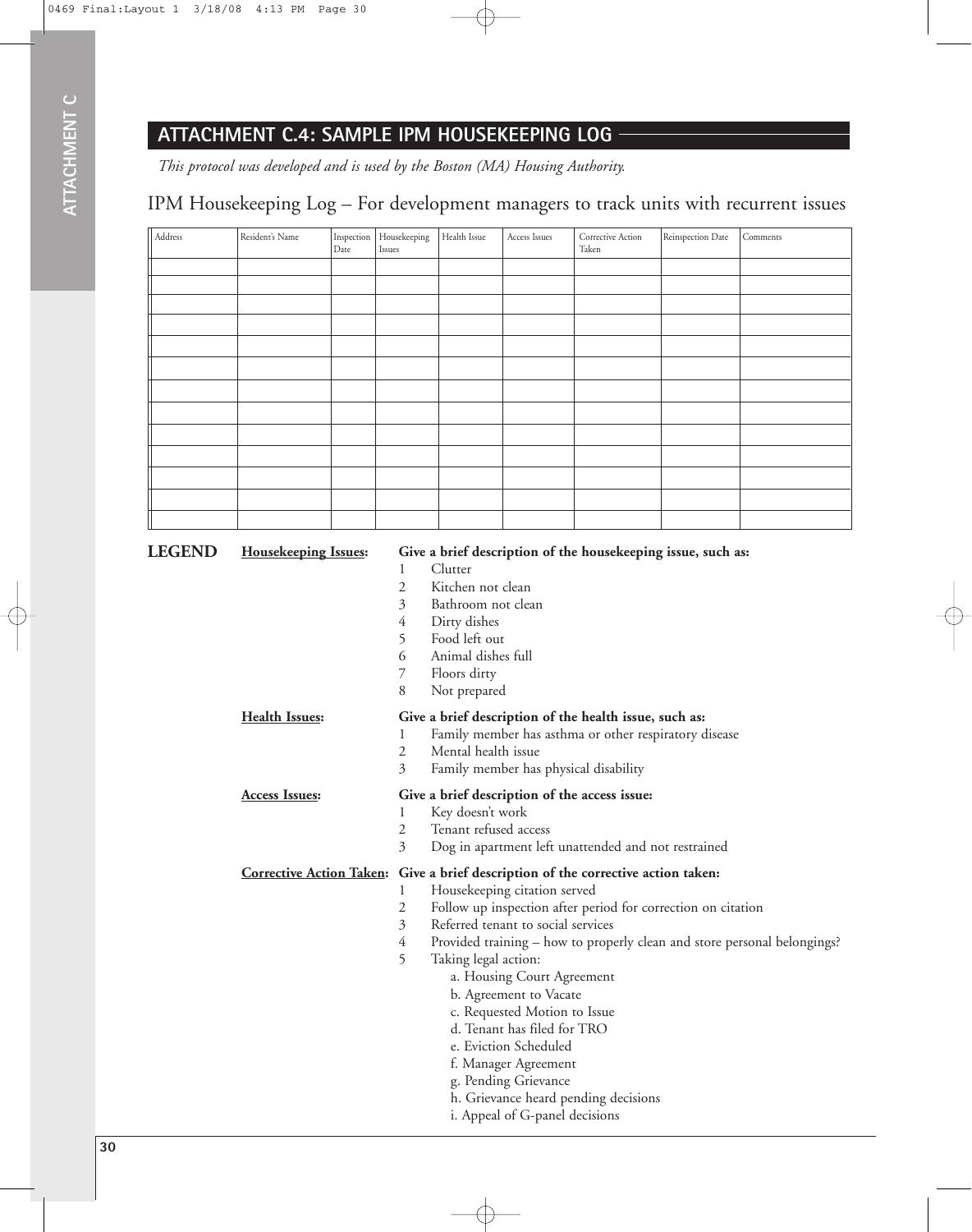#### **ATTACHMENT D: IPM RESOURCES AND CONTACTS**

## **National and General Contacts**

#### **Association of Structural Pest Control Regulatory Officials**

A professional association of state structural pest control regulatory officials. Las Cruces, NM

505-522-8040

#### **http://www.aspcro.org/htbin/aspcro.com**

#### **Bio Integral Resource Center**

Information and resources related to IPM. Focuses on California, but lists some general resources and publishes two IPM journals. Berkeley, CA 510-524-2567

**http://www.birc.org/**

#### **Beyond Pesticides** *(formerly the National Coalition Against the Misuse of Pesticides)*

A membership-based advocacy organization working to protect public health and the environment from the risks of pesticides. The website has a state-by-state resources referral section. Washington DC 202-543-5450

**http://www.beyondpesticides.org/states/index.htm**

#### **Environmental Health Watch**

Provides information, assistance, training, and advocacy on health issues related to our urban and industrial environments. Has a variety of factsheets for residents on cockroach control, asthma, etc.

Cleveland, Ohio

(216) 961-4646

**www.ehw.org http://www.ehw.org/Healthy\_House/HH\_home.htm**

#### **IPM Institute of North America**

An independent non-profit organization that fosters recognition and rewards in the marketplace for goods and service providers who practice IPM. Their IPM Star auditing program can be a valuable service for reviewing and improving your program. Madison, Wisconsin 53726 USA 608-232-1528

#### **www.ipminstitute.org**

#### **National Pesticide Information Center**

A toll-free information service providing objective, science-based information on a wide variety of pesticiderelated subjects, including pesticide products, pesticide poisonings, toxicology, and environmental chemistry. Corvallis, OR 800-858-7378 541-737-0761 **http://nptn.orst.edu**

#### **Safer Pest Control Project**

Works to reduce health risks and environmental impacts of pesticides and promotes safer alternatives. Although the focus is on the state of Illinois, the website has many good, general educational fact sheets for residents and managers. Chicago, IL 60602-1849

312-641-5575

**http://www.spcpweb.org/resources/index.php#factsheets**

#### **U.S. Environmental Protection Agency, Pesticides Division**

Offers a great deal of general and specific information about pesticides and IPM, although primarily dealing with school settings.

Washington, DC Hotline: 1-800-858-PEST

**http://www.epa.gov/pesticides/controlling/index.htm**

#### **State Agencies**

Each state has different resources and information on IPM. Cooperative extensions of state agricultural colleges often have good resources. You may also want to check the state department Environment, Health, Poison Control, or Pesticide Control. One list of state agencies is available at: **http://www.beyondpesticides.org/states/index.htm**

## **Finding a Qualified IPM Provider**

#### **GreenShield Certified**

Green Shield Certified is an independent, non-profit certification program that promotes practitioners of effective, prevention-based pest control while minimizing the use of pesticides. Green Shield Certification is available to qualifying structural pest management service providers anywhere in the continental United States.

**http://www.greenshieldcertified.org/**

#### **New England Pest Management Association**

This professional organization for pesticide applicators and related companies maintains a list of registered IPM practitioners, at:

**http://www.nepma.org/**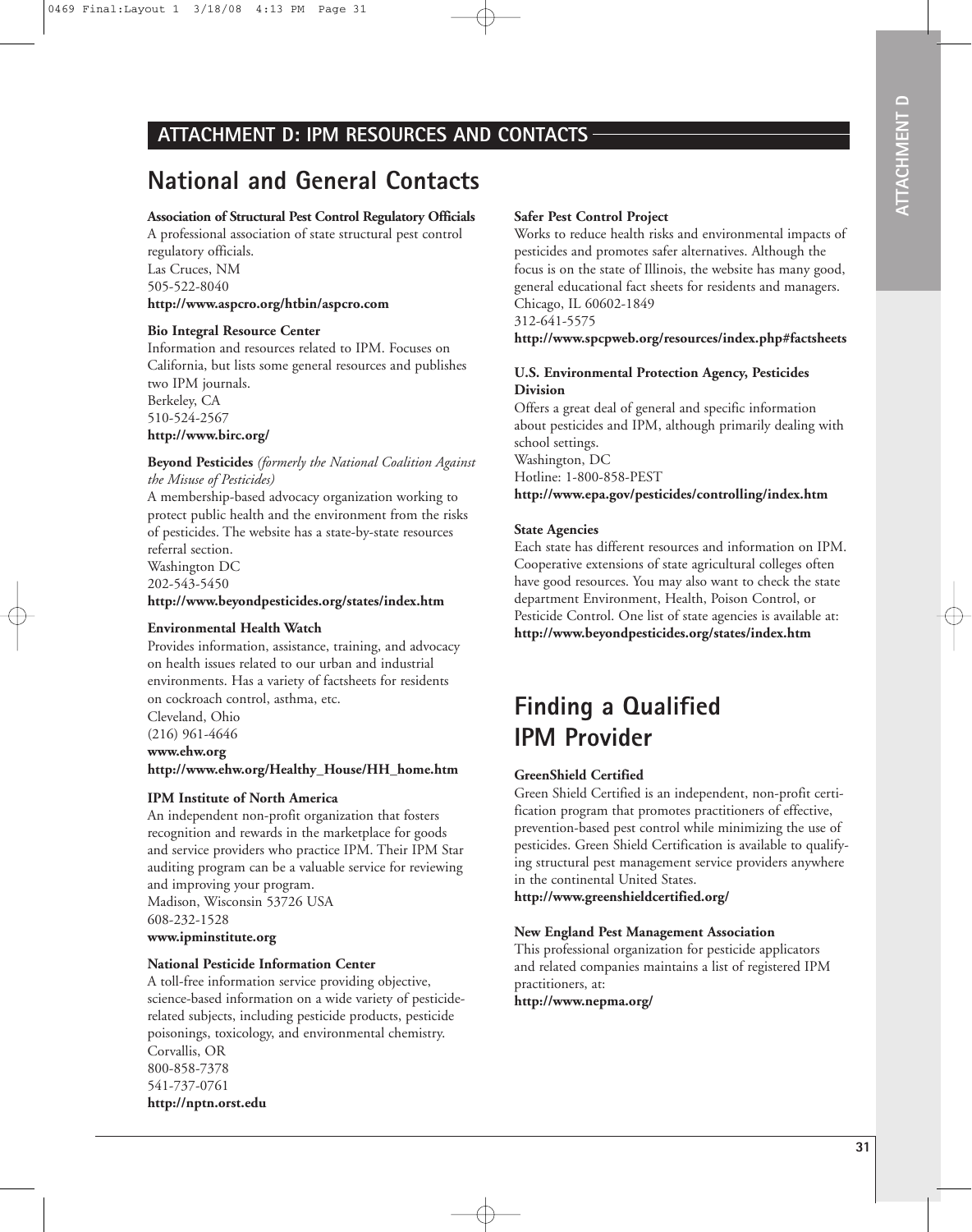## **Training and Education for Buildings Personnel**

## **Organizations**

#### **The Alliance for Healthy Homes**

A national, nonprofit, public interest organization working to prevent and eliminate hazards in homes that can harm the health of children, families, and other residents. Washington, DC

**http://afhh.org/dah/dah\_training\_resources.htm**

#### **American Association of Pesticide Safety Educators**

An association of educators providing science-based pesticide safety education programs through tribal and government agencies and the land-grant university cooperative extension services.

Virginia Tech Pesticide Programs Blacksburg, VA **http://aapse.ext.vt.edu/index.html**

#### **New England Pest Management Association**

An advocacy organization for members (primarily pesticide applicators). Promotes professional IPM in the region and now maintains an IPM registry of qualified vendors. 76 South State Street

Concord, NH 03301 866-386-3762 **http://www.nepma.org/**

#### **National Center for Healthy Housing**

Develops and promotes practical methods to protect children from environmental health hazards in homes while preserving affordable housing, including IPM. Columbia, MD 21044 410-992-0712 **http://www.healthyhomestraining.org/ipm/index.htm**

#### **Center for Healthy Homes and Neighborhoods**

The Center for Healthy Homes and Neighborhoods in the Boston University School of Public Health offers trainings for health and housing professionals in New England on principcles and best practices for healthy homes as a member of the National Healthy Homes Training Center & Network. The Center also offers IPM courses for managers of low-income, multifamily housing, including public housing authorities, community development corporations, and Section 8 programs. Professor H. Patricia Hynes 617-638-7720 Kathleen MacVarish 617-638-5032 Dr. Megan Sandel 617-414-3680

## **Publications**

#### *Integrated Pest Management Guidelines for Structural Pests: Model Guidelines for Training and Implementation*

Detailed, easy to read information for pest control professionals and building managers who wish to practice integrated pest management. Specific pests discussed include ants, bedbugs, cockroaches, fleas, flies, rodents, termites, and more. Order from:

UMass Extension Bookstore Draper Hall 40 Campus Center Way Amherst, MA 01003-9244 **nates@umext.umass.edu http://umassoutreachbookstore.com/catalog/**

#### *Integrated Pest Management: A Real Solution to Pest Problems*

An educational DVD that talks about the benefits of IPM and addresses property managers, property owners, and maintenance staff. The housing manager of the Boston Housing Authority explains how he has successfully used IPM practices to address pest problems in the buildings he manages. Produced by the Asthma Regional Council, Dorchester, MA. Free from ARC: 617-451-0049

**http://asthmaregionalcouncil.org/ordering.htm**

#### *IPM Kit for Building Managers*

Published by the Massachusetts Department of Food and Agriculture. Contains very brief, easy-to-read information for specific groups, including:

Pest Control Services Recycling Waste Disposal and Disposal Contract Custodial Services Landscape and Grounds Design Landscape and Grounds Maintenance Renovation and Construction Projects Building Repair, and Repair Contracts Food Service Managers **HVAC** Electrical Plumbing Roofing Office Workers Condominium and Apartment Residents **http://www.mass.gov/agr/pesticides/publications/IPM\_kit**

**\_for\_bldg\_mgrs.pdf**

**http://www.mass.gov/agr/pesticides/publications/index.htm**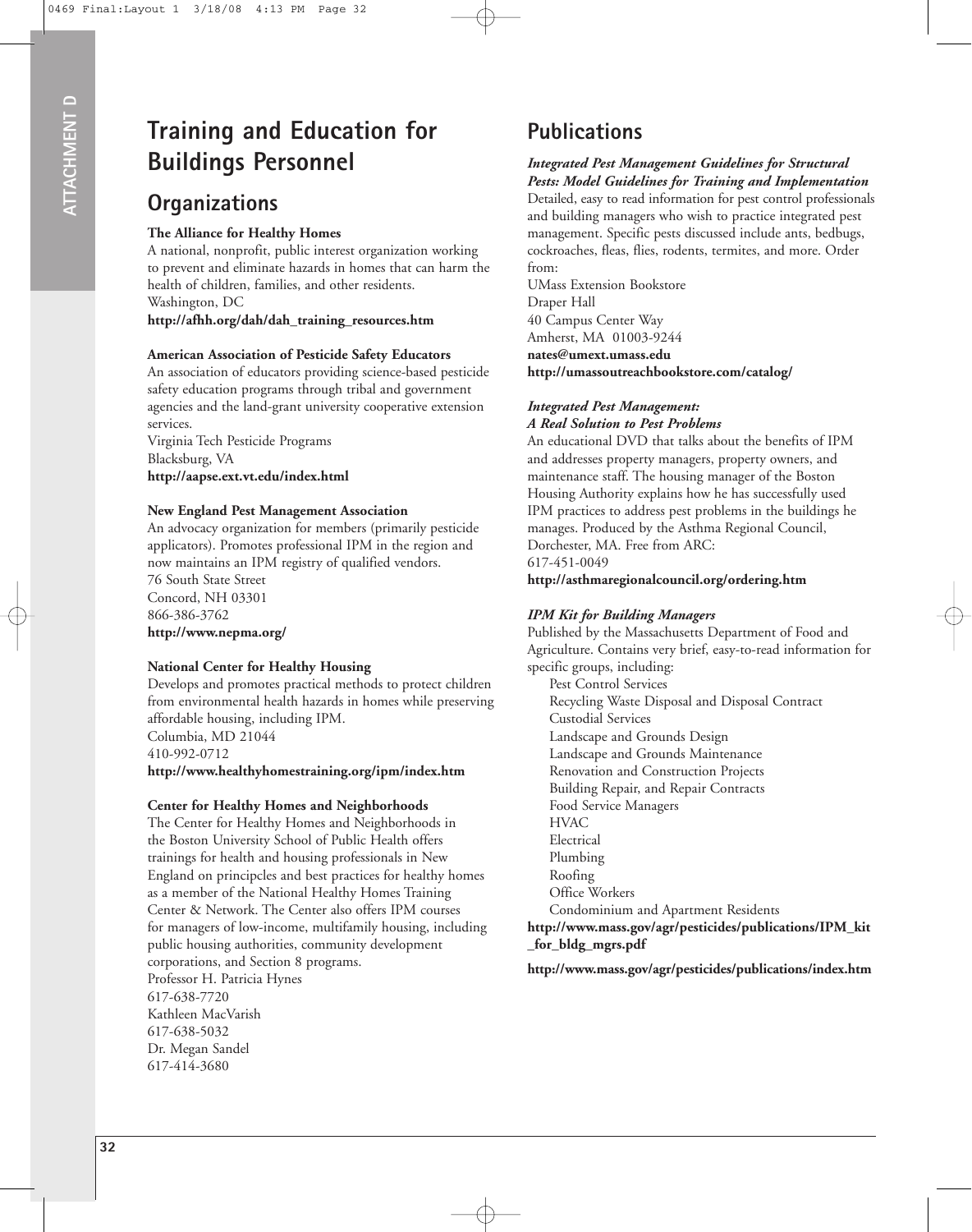## **Educational Materials for Residents**

#### *Stop Pests in Your Homes*

An educational DVD that targets tenants and residents and offers advice on how to avoid pest problems. Available in Spanish and English. Produced by the Asthma Regional Council, Dorchester, MA. Free from ARC: 617-451-0049 **http://asthmaregionalcouncil.org/ordering.htm**

## *What is IPM?*

This 16-page booklet describes the basic principles of integrated pest management in nine languages: English, Spanish, Portuguese, French, German, Italian, Khmer, Vietnamese and Chinese. Produced with funding from the EPA Pesticide Environmental Stewardship Program. Single copies free. \$5.00 for 20 copies or \$10 for 100 copies. Order from:

Bookstore, Draper Hall 40 Campus Center Way University of Massachusetts Amherst, MA 01003-9244 **413-545-2717**

#### *Ten Steps to Pest Control*

A fact sheet from Safer Pest Control Project (English and Spanish) **http://www.spcpweb.org/residential/**

#### *Healthy Homes: Keeping Homes Healthy & Safe for Children*

A booklet from the New York City Department of Health and Mental Hygiene.

**http://www.nyc.gov/html/doh/downloads/pdf/lead/ lead-brochure-healthy-home.pdf**

#### *Kids' Guide to Pesticides*

A factsheet from Safer Pest Control Project (English and Spanish) **http://www.spcpweb.org/residential/**

#### *Healthy Homes: What you need to know about pests and pesticides to protect your family's health*

Boston Public Health Commission, 2006.

A resident-friendly "kit" that provides helpful hints for pest prevention on tear-off cards to place around the home as handy reminders. Useful for home visiting programs. Also includes an asthma control checklist, a smoke-free home pledge card. In nine languages (English, Spanish, Hatian Creole, Russian, Chinese, Vietnamese, Somali, European Portuguese and Brazilian Portuguese. Available from the Healthy Homes Program, Boston Public Health Commission, 617-534-5395.

**http://www.bphc.org/bphc/healthyhomes\_main.asp**

#### *Citizen's Guide to Pest Control and Pesticide Safety*

USEPA, EPA 730-K-95-001, September 1999 An in-depth guide most appropriate for homeowners; contains good description of IPM and helpful information on preventing pests. Free.